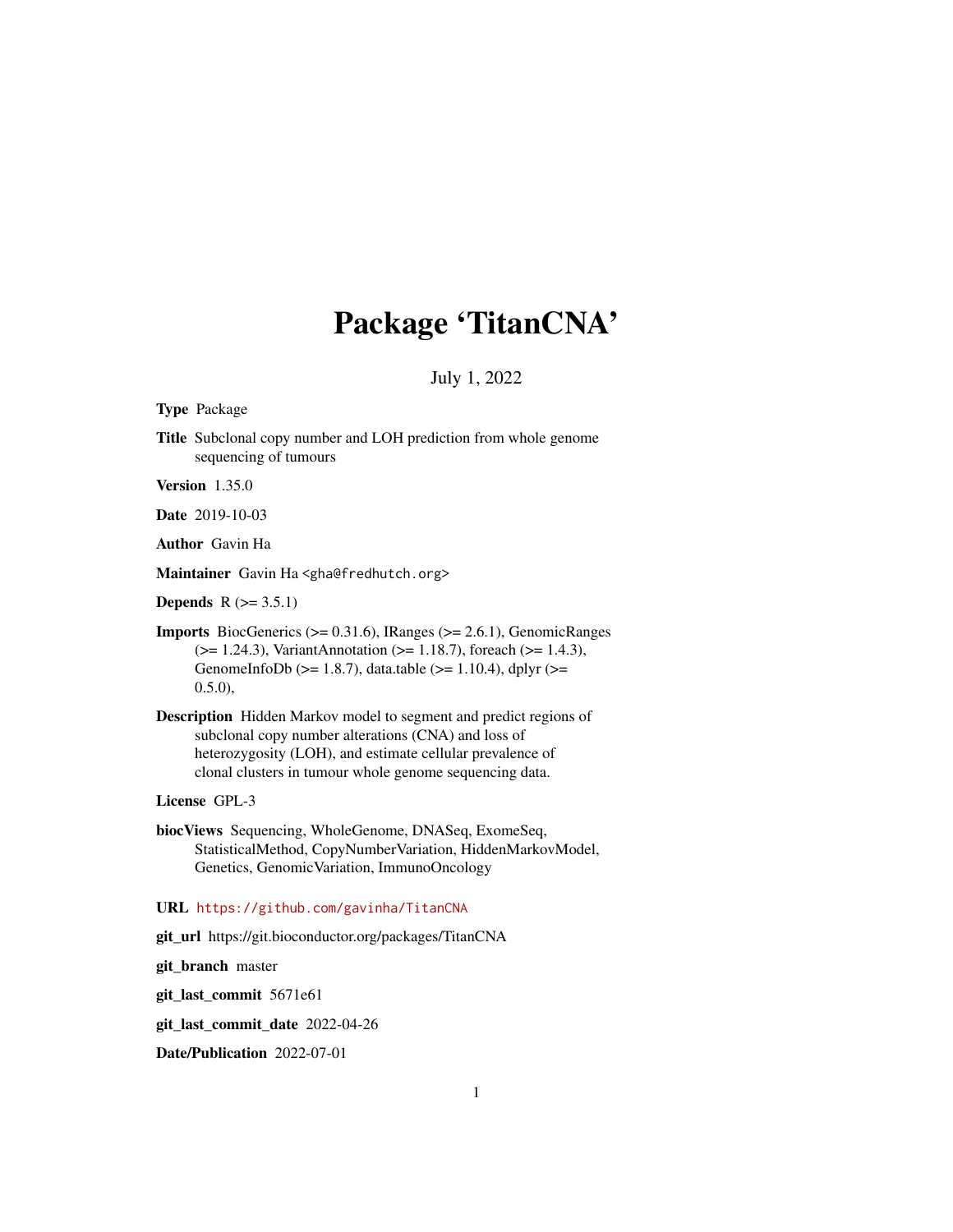# <span id="page-1-0"></span>R topics documented:

TitanCNA-package *TITAN: Subclonal copy number and LOH prediction whole genome sequencing of tumours*

# Description

TITAN is a software tool for inferring subclonal copy number alterations (CNA) and loss of heterozygosity (LOH). The algorithm also infers clonal group cluster membership for each event and the tumour proportion, or cellular prevalence, for each event.

# Details

| Package: | TitanCNA   |
|----------|------------|
| Type:    | Package    |
| Version: | 1.15.0     |
| Date:    | 2017-05-13 |
| License: | $GPI - 3$  |
|          |            |

example("TitanCNA-package") for quick tour of functionality and visualization

vignette("TitanCNA") for detailed example

# Author(s)

Gavin Ha, Sohrab P Shah Maintainer: Gavin Ha <gavinha@broadinstitute.org>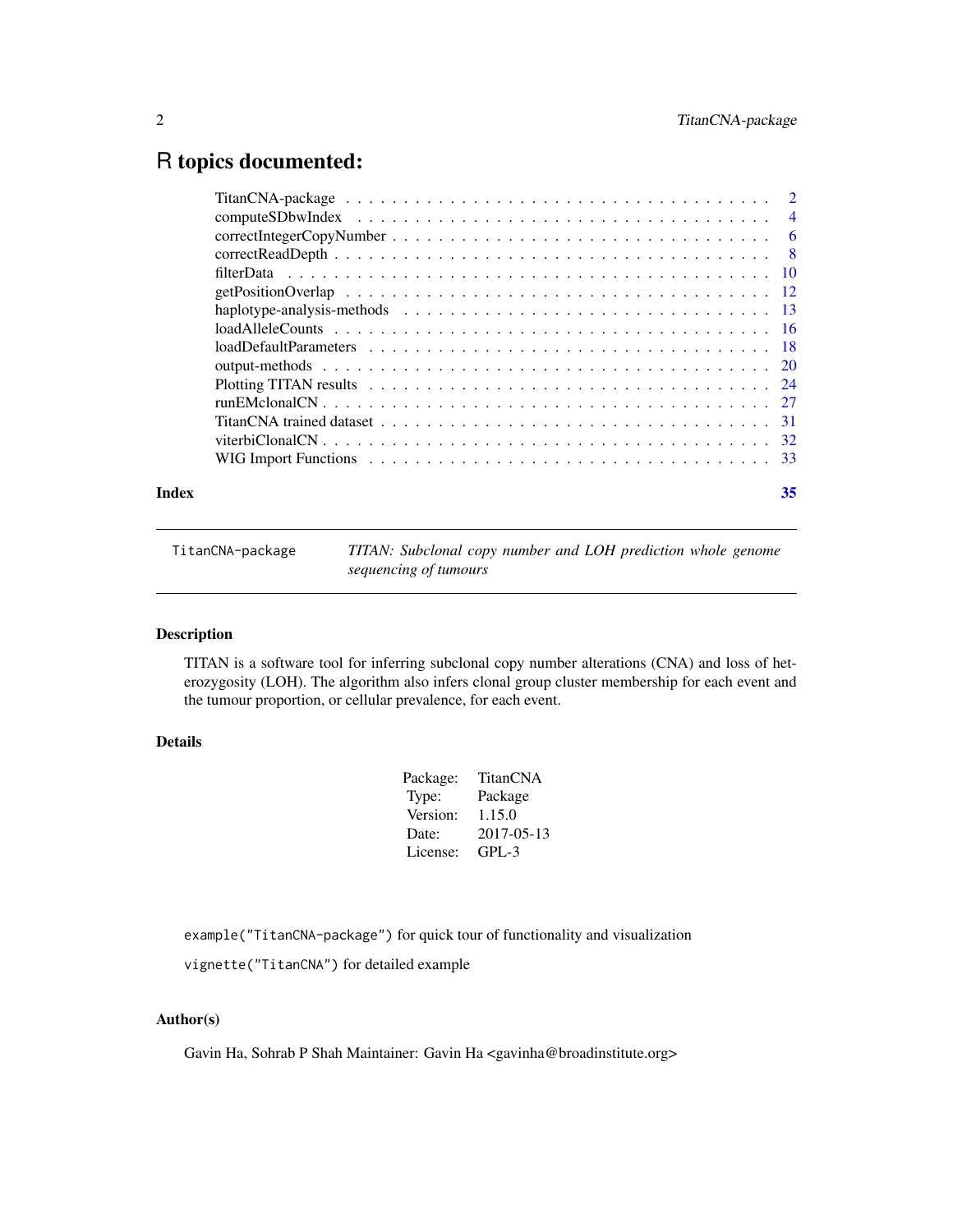#### References

Ha, G., Roth, A., Khattra, J., Ho, J., Yap, D., Prentice, L. M., Melnyk, N., McPherson, A., Bashashati, A., Laks, E., Biele, J., Ding, J., Le, A., Rosner, J., Shumansky, K., Marra, M. A., Huntsman, D. G., McAlpine, J. N., Aparicio, S. A. J. R., and Shah, S. P. (2014). TITAN: Inference of copy number architectures in clonal cell populations from tumour whole genome sequence data. Genome Research, 24: 1881-1893. (PMID: 25060187)

### Examples

```
message('Running TITAN ...')
#### LOAD DATA ####
infile <- system.file("extdata", "test_alleleCounts_chr2.txt", package = "TitanCNA")
data <- loadAlleleCounts(infile)
#### LOAD PARAMETERS ####
message('titan: Loading default parameters')
numClusters <- 2
params <- loadDefaultParameters(copyNumber = 5,
                                numberClonalClusters = numClusters, skew = 0.1)
#### READ COPY NUMBER FROM HMMCOPY FILE ####
message('titan: Correcting GC content and mappability biases...')
tumWig <- system.file("extdata", "test_tum_chr2.wig", package = "TitanCNA")
normWig <- system.file("extdata", "test_norm_chr2.wig", package = "TitanCNA")
gc <- system.file("extdata", "gc_chr2.wig", package = "TitanCNA")
map <- system.file("extdata", "map_chr2.wig", package = "TitanCNA")
cnData <- correctReadDepth(tumWig, normWig, gc, map)
logR <- getPositionOverlap(data$chr, data$posn, cnData)
data$logR <- log(2^logR) #transform to natural log
#### FILTER DATA FOR DEPTH, MAPPABILITY, NA, etc ####
data <- filterData(data, c(1:22,"X"), minDepth = 10, maxDepth = 200, map = NULL)
#### EM (FWD-BACK) TO TRAIN PARAMETERS ####
#### Can use parallelization packages ####
K <- length(params$genotypeParams$alphaKHyper)
params$genotypeParams$alphaKHyper <- rep(500, K)
params$ploidyParams$phi_0 <- 1.5
convergeParams <- runEMclonalCN(data, params,
                                maxiter = 3, maxiterUpdate = 500,
                                txnExpLen = 1e9, txnZstrength = 1e9,
                                useOutlierState = FALSE,
                                normalEstimateMethod = "map",
                                estimateS = TRUE, estimatePloidy = TRUE)
#### COMPUTE OPTIMAL STATE PATH USING VITERBI ####
optimalPath <- viterbiClonalCN(data, convergeParams)
#### FORMAT RESULTS ####
results <- outputTitanResults(data, convergeParams, optimalPath,
                              filename = NULL, posteriorProbs = FALSE,
                              subcloneProfiles = TRUE,
                              is.haplotypeData = FALSE,
```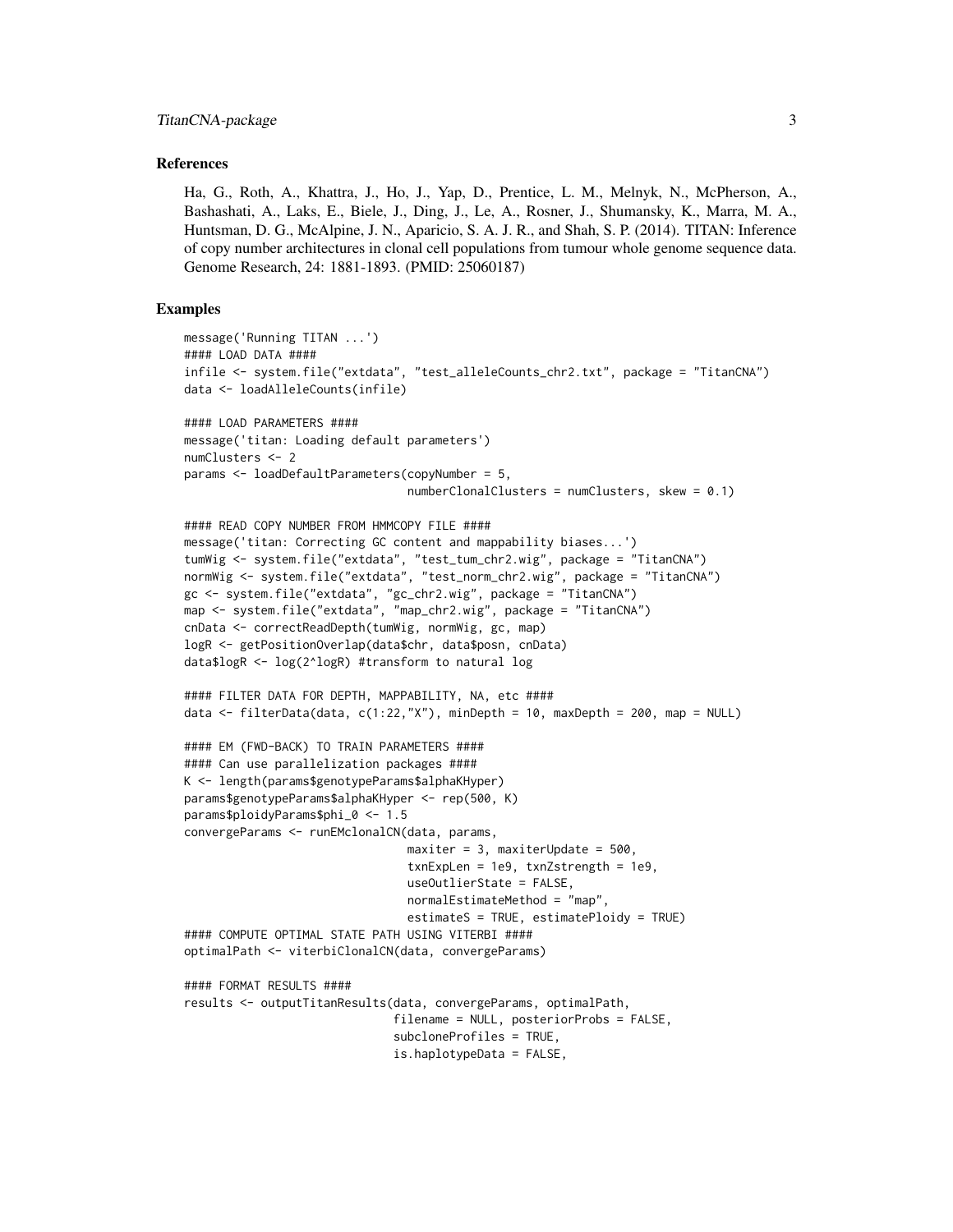```
correctResults = TRUE,
                              proportionThreshold = 0.05,
proportionThresholdClonal = 0.05)
convergeParams <- results$convergeParams
results <- results$corrResults
#### GET SEGMENT RESULTS ####
segs <- outputTitanSegments(results, id = "test", convergeParams,
 filename = NULL, igvfilename = NULL)
#### PLOT RESULTS ####
norm <- tail(convergeParams$n, 1)
ploidy <- tail(convergeParams$phi, 1)
par(mfrow=c(4, 1))
plotCNlogRByChr(results, chr = 2, segs = segs, ploidy = ploidy, normal = norm, geneAnnot = NULL,
                ylim = c(-2, 2), cex = 0.5, xlab = "", main = "Chr 2")plotAllelicRatio(results, chr = 2, geneAnnot = NULL, ylim = c(\emptyset, 1), cex = \emptyset.5,
                xlab = "", main = "Chr 2")plotClonalFrequency(results, chr = 2, normal = norm, geneAnnot = NULL,
                    ylim = c(0, 1), cex = 0.5, xlab = "", main = "Chr 2")plotSubcloneProfiles(results, chr = 2, cex = 2, main = "Chr 2")
plotSegmentMedians(segs, chr=2, resultType = "LogRatio", plotType = "CopyNumber",
                plot.new = TRUE, ylim = c(0, 4), main = "Chr 2")
```
<span id="page-3-1"></span>computeSDbwIndex *Compute the S\_Dbw Validity Index for* TitanCNA *model selection*

#### Description

Compute the S\_Dbw Validity Index internal cluster validation from the **TitanCNA** results to use for model selection.

#### Usage

```
computeSDbwIndex(x, centroid.method = "median",
data.type = "LogRatio", use.corrected.cn =TRUE,
S_Dbw.method = "Halkidi", symmetric = TRUE)
```
#### Arguments

|                 | Formatted <b>TitanCNA</b> results output from output Titan Results. See Example.                               |
|-----------------|----------------------------------------------------------------------------------------------------------------|
| centroid.method |                                                                                                                |
|                 | median or mean method to compute cluster centroids during internal cluster val-<br><i>idation.</i>             |
| data.type       | Compute S Dbw validity index based on copy number (use 'LogRatio') or al-<br>lelic ratio (use 'AllelicRatio'). |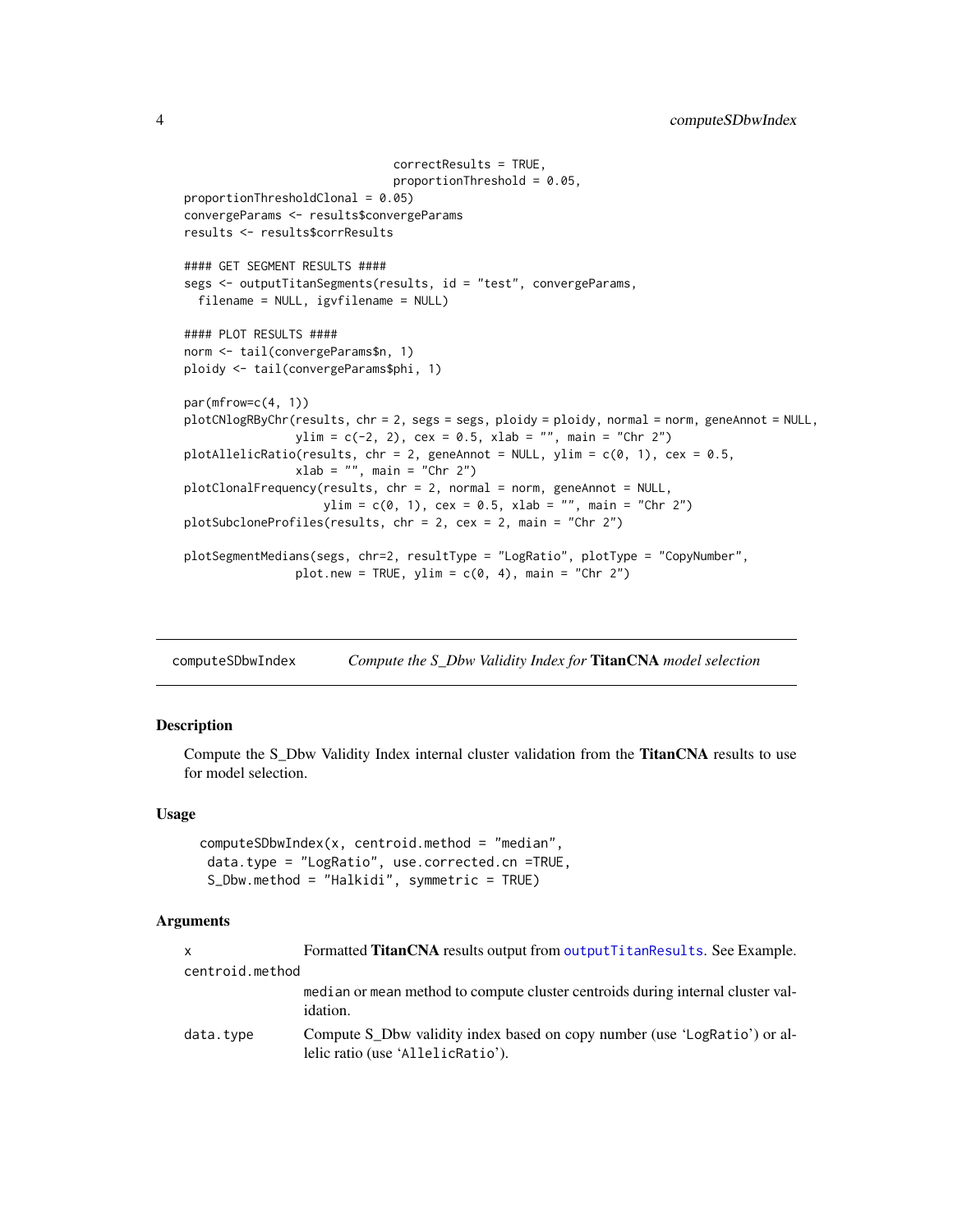<span id="page-4-0"></span>

| symmetric        | TRUE if the TITAN analysis was carried out using symmetric genotypes. See   |
|------------------|-----------------------------------------------------------------------------|
|                  | loadAlleleCounts.                                                           |
| S_Dbw.method     | Compute S Dbw validity index using Halkidi or Tong method. See details and  |
|                  | references.                                                                 |
| use.corrected.cn |                                                                             |
|                  | TRUE: Will use corrected copy number calls for computing S Dbw validity in- |
|                  | dex.                                                                        |

# Details

S\_Dbw Validity Index is an internal clustering evaluation that is used for model selection (Halkidi et al. 2002). It attempts to choose the model that minimizes within cluster variances (scat) and maximizes density-based cluster separation (Dens). Then, S\_Dbw( $|c_T|$ T|x z)=Dens( $|c_T|$ T|x z)+scat( $|c_T|$ T|x z).

In the context of TitanCNA, if data.type='LogRatio', then the S\_Dbw internal data consists of copy number log ratios, and the resulting joint states of copy number (c\_T, forall  $c_T$  in {0}) : max.copy.number}) and clonal cluster (z) make up the clusters in the internal evaluation. If data.type='AllelicRatio', then the S\_Dbw internal data consists of the allelic ratios. The optimal **TitanCNA** run is chosen as the run with the minimum S Dbw. If data.type= $^{\circ}$ Both', then the sum of the S\_Dbw for 'LogRatio' and 'AllelicRatio' are added together. This helps account for both data types when choosing the optimal solution.

Note that for S\_Dbw.method, the Tong method has an incorrect formulation of the scat(c) function. The function should be a weighted sum, but that is not the formulation shown in the publication. computeSDbwIndex uses ( $ni/N$ ) instead of  $(N-ni)/N$  in the scat formula, where ni is the number of datapoints in cluster i and N is the total number of datapoints.

#### Value

[list](#page-0-0) with components:

| dens.bw    | density component of S_Dbw index |
|------------|----------------------------------|
| scat       | scatter component of S_Dbw index |
| S DbwIndex | Sum of dens.bw and scat.         |

#### Author(s)

Gavin Ha <gavinha@gmail.com>

#### References

Halkidi, M., Batistakis, Y., and Vazirgiannis, M. (2002). Clustering validity checking methods: part ii. SIGMOD Rec., 31(3):19–27.

Tong, J. and Tan, H. Clustering validity based on the improved S\_Dbw\* index. (2009). Journal of Electronics (China), Volume 26, Issue 2, pp 258-264.

Ha, G., Roth, A., Khattra, J., Ho, J., Yap, D., Prentice, L. M., Melnyk, N., McPherson, A., Bashashati, A., Laks, E., Biele, J., Ding, J., Le, A., Rosner, J., Shumansky, K., Marra, M. A., Huntsman, D. G., McAlpine, J. N., Aparicio, S. A. J. R., and Shah, S. P. (2014). TITAN: Inference of copy number architectures in clonal cell populations from tumour whole genome sequence data. Genome Research, 24: 1881-1893. (PMID: 25060187)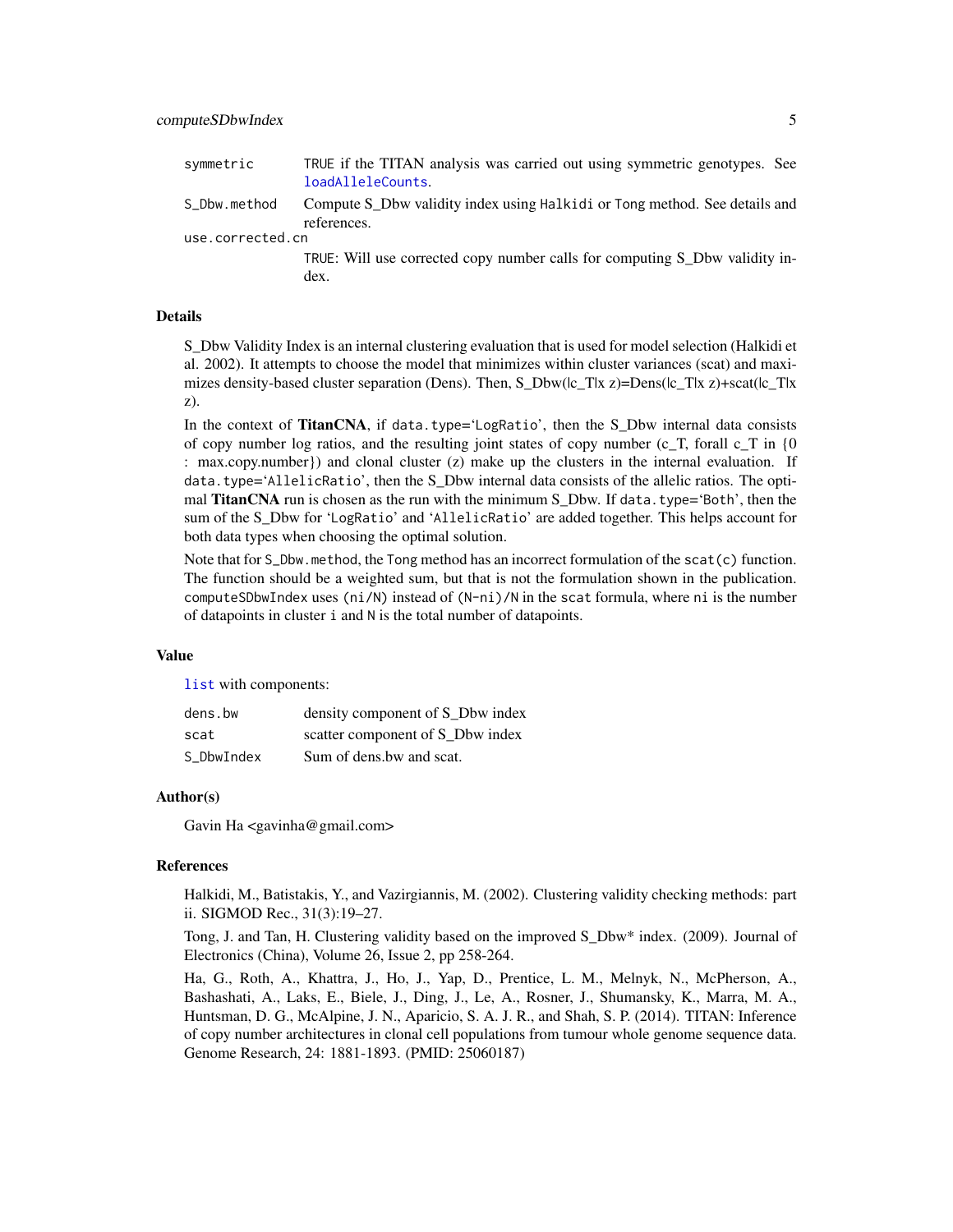#### See Also

[outputModelParameters](#page-19-1), [loadAlleleCounts](#page-15-1)

#### Examples

data(EMresults)

```
#### COMPUTE OPTIMAL STATE PATH USING VITERBI ####
#options(cores=1)
optimalPath <- viterbiClonalCN(data, convergeParams)
```

```
#### FORMAT RESULTS ####
results <- outputTitanResults(data, convergeParams, optimalPath,
                              filename = NULL, posteriorProbs = FALSE,
                              correctResults = TRUE,
                              proportionThreshold = 0.05,
proportionThresholdClonal = 0.05)
results <- results$corrResults ## use corrected results
```

```
#### COMPUTE S_Dbw Validity Index FOR MODEL SELECTION ####
s_dbw <- computeSDbwIndex(results, data.type = "LogRatio",
centroid.method = "median", S_Dbw.method = "Tong")
```
correctIntegerCopyNumber

*Compute purity and ploidy corrected log ratios; recompute integer CN for high-level amplifications.*

#### Description

TitanCNA uses a finite state space that defines a maximum number of copies to model. High-level amplifications that exceed this defined maximum need to be corrected and reported as the likely copy number based on the observed data. correctIntegerCN performs two tasks: (1) correct log ratio based on purity and ploidy, and then convert to decimal CN value; (2) Correct bins (from cn) and segments (from segs) in which the original predicted integer copy number was assigned the maximum CN state; bins and segments for all of chromosome X are also corrected, if provided in the input.

#### Usage

```
correctIntegerCN(cn, segs, purity, ploidy, maxCNtoCorrect.autosomes = NULL,
maxCNtoCorrect.X = NULL, correctHOMD = TRUE, minPurityToCorrect = 0.2, gender = "male",
chrs = c(1:22, "X")
```
# Arguments

| .cn  | data, table object output from the function output Titan Results  |
|------|-------------------------------------------------------------------|
| segs | data, table object output from the function output Titan Segments |

<span id="page-5-0"></span>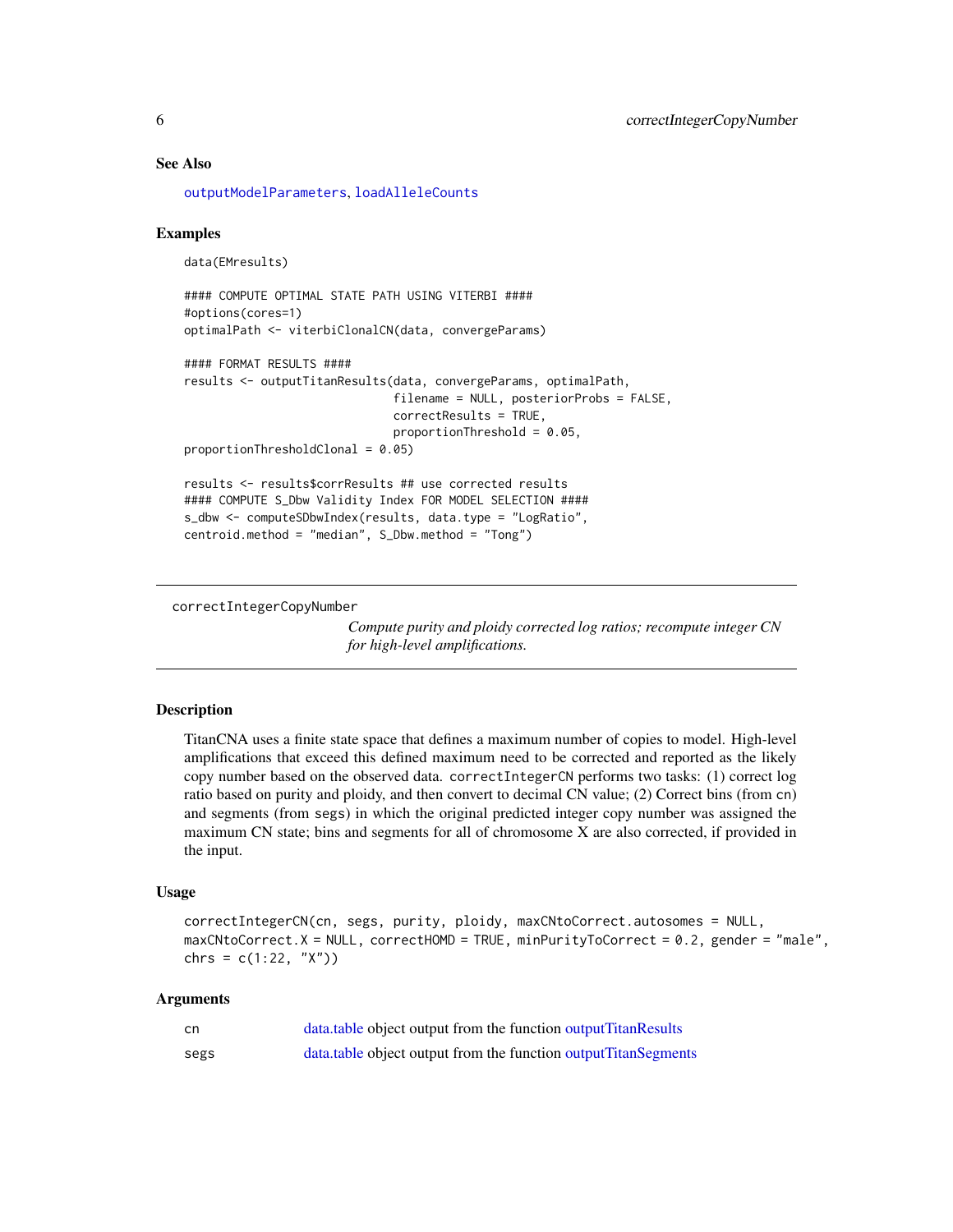# <span id="page-6-0"></span>correctIntegerCopyNumber 7

| purity                   | Float type of the 1 minus the normal contamination estimate from TitanCNA                                                                                                                           |  |
|--------------------------|-----------------------------------------------------------------------------------------------------------------------------------------------------------------------------------------------------|--|
| ploidy                   | Float type of the average tumor ploidy estimate from TitanCNA                                                                                                                                       |  |
| maxCNtoCorrect.autosomes |                                                                                                                                                                                                     |  |
|                          | Bins and segments in autosomes with this copy number value or higher will be<br>corrected. If NULL, then it will use the original copy number value from the input<br>data.                         |  |
| maxCNtoCorrect.X         |                                                                                                                                                                                                     |  |
|                          | Bins and segments in chromosome X, if provided, with this copy number value<br>or higher will be corrected. If NULL, then it will use the original copy number<br>value from the input data.        |  |
| minPurityToCorrect       |                                                                                                                                                                                                     |  |
|                          | If purity is less than minPurityToCorrect, then Corrected_Copy_Number<br>will retain the same copy number values as the input copy number.                                                          |  |
| correctHOMD              | If TRUE, then will correct the copy number of homozygous deletion bins and<br>segments based on purity and ploidy corrected log ratios.                                                             |  |
| gender                   | data. frame containing list of centromere regions. This should contain 3 columns:<br>chr, start, and end. If this argument is used, then data at and flanking the cen-<br>tromeres will be removed. |  |
| chrs                     | Chromosomes to consider for copy number correction.                                                                                                                                                 |  |

#### Value

cn: [data.table](#page-0-0) object that contains the same columns as the input object but also includes new columns logR\_Copy\_Number, Corrected\_Copy\_Number, Corrected\_Call. segs: [data.table](#page-0-0) object that contains the same columns as the input object but also includes new columns logR\_Copy\_Number, Corrected\_Copy\_Number, Corrected\_Call, Corrected\_MajorCN, Corrected\_MinorCN. Column definitions:

logR\_Copy\_Number

Purity and ploidy corrected log ratios that have been converted to a decimalbased copy number value.

Corrected\_Copy\_Number round(logR\_Copy\_Number) Corrected\_Call String representation of Corrected\_Copy\_Number; HLAMP=high-level amplification is assigned to bins/segments that have been corrected. Corrected\_MajorCN Purity and ploidy corrected integer (rounded) major copy number value. Corrected\_MinorCN Purity and ploidy corrected integer (rounded) minor copy number value.

# Author(s)

Gavin Ha <gavinha@gmail.com>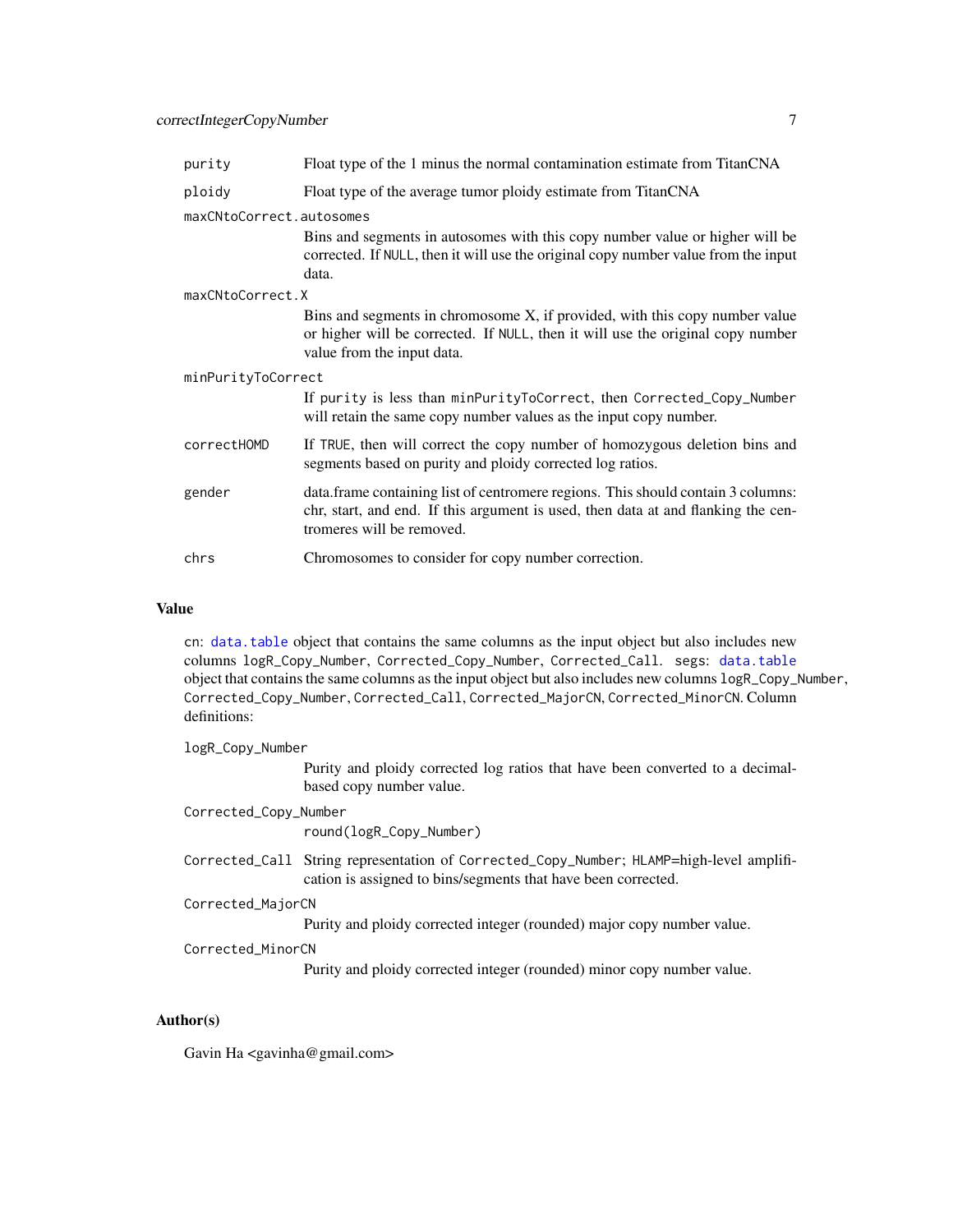#### <span id="page-7-0"></span>References

Ha, G., Roth, A., Khattra, J., Ho, J., Yap, D., Prentice, L. M., Melnyk, N., McPherson, A., Bashashati, A., Laks, E., Biele, J., Ding, J., Le, A., Rosner, J., Shumansky, K., Marra, M. A., Huntsman, D. G., McAlpine, J. N., Aparicio, S. A. J. R., and Shah, S. P. (2014). TITAN: Inference of copy number architectures in clonal cell populations from tumour whole genome sequence data. Genome Research, 24: 1881-1893. (PMID: 25060187)

#### See Also

[outputTitanResults](#page-19-1), [outputTitanSegments](#page-19-1)

#### Examples

data(EMresults)

```
#### COMPUTE OPTIMAL STATE PATH USING VITERBI ####
optimalPath <- viterbiClonalCN(data, convergeParams)
```

```
#### FORMAT RESULTS ####
results <- outputTitanResults(data, convergeParams, optimalPath,
                              filename = NULL, posteriorProbs = FALSE,
                              subcloneProfiles = TRUE, correctResults = TRUE,
                              proportionThreshold = 0.05, recomputeLogLik = FALSE,
                              proportionThresholdClonal = 0.05,
                              is.haplotypeData = FALSE)
## use corrected parameters
convergeParams <- results$convergeParam
## use corrected results
results <- results$corrResults
## get normal contamination and ploidy estimates
norm <- tail(convergeParams$n,1)
ploidy <- tail(convergeParams$phi,1)
#### OUTPUT SEGMENTS ####
segs <- outputTitanSegments(results, id = "test", convergeParams,
 filename = NULL, igvfilename = NULL)
corrIntCN.results <- correctIntegerCN(results, segs, 1 - norm, ploidy, maxCNtoCorrect.autosomes = NULL,
maxCNtoCorrect.X = NULL, correctHOMD = TRUE, minPurityToCorrect = 0.2, gender = "female", chrs = 2)
```
<span id="page-7-1"></span>correctReadDepth *Correct GC content and mappability biases in sequencing data read counts*

#### Description

Correct GC content and mappability biases in tumour sequence read counts using Loess curve fitting. Wrapper for function in **HMMcopy**.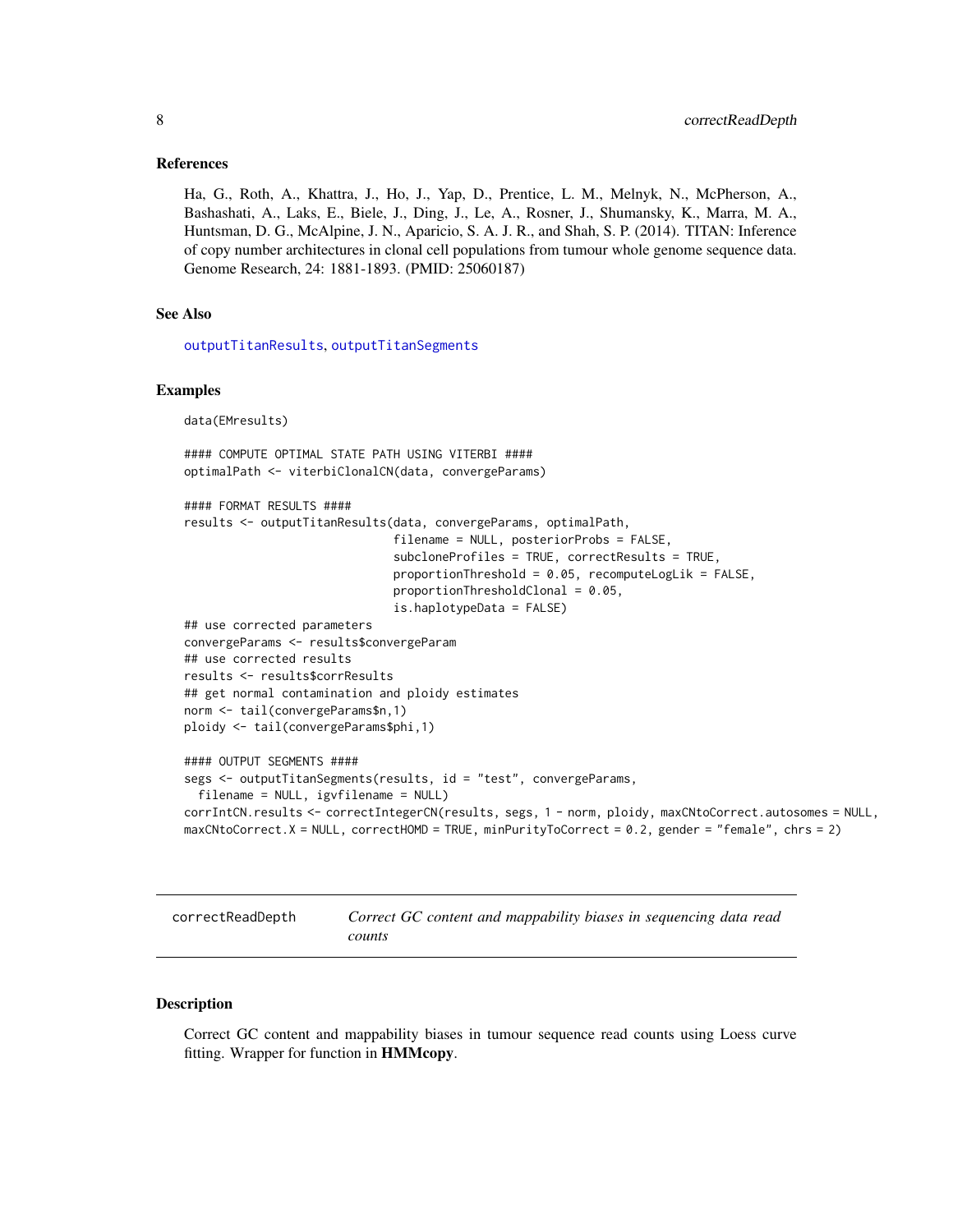# <span id="page-8-0"></span>correctReadDepth 9

#### Usage

```
correctReadDepth(tumWig, normWig, gcWig, mapWig,
genomeStyle = "NCBI", targetedSequence = NULL)
```
#### Arguments

| tumWig           | File path to fixed Step WIG format file for the tumour sample. See wigToRangedData<br>in the <b>HMMcopy</b> for more details.                                                       |
|------------------|-------------------------------------------------------------------------------------------------------------------------------------------------------------------------------------|
| normWig          | File path to fixed Step WIG format file for the normal sample.                                                                                                                      |
| gcWig            | File path to fixed Step WIG format file for the GC content based on the specific<br>reference genome sequence used.                                                                 |
| mapWig           | File path to fixedStep WIG format file for the mappability scores computed on<br>the specific reference genome used.                                                                |
| genomeStyle      | The genome style to use for chromosomes by TitanCNA. Use one of 'NCBI' or<br>'UCSC'. It does not matter what style is found in inCounts, genomeStyle will<br>be the style returned. |
| targetedSequence |                                                                                                                                                                                     |
|                  | data.frame with 3 columns: chr, start position, stop position. Use this argu-                                                                                                       |

ment for exome capture sequencing or targeted deep sequencing data. This is

#### Details

Wrapper for [correctReadcount](#page-0-0) in **HMMcopy** package. It uses a sampling of 50000 bins to find the Loess fit. Then, the log ratio for every bin is returned as the log base 2 of the ratio between the corrected tumour read count and the corrected normal read count.

experimental and may not work as desired.

#### Value

data. frame containing columns:

| chr   | Chromosome; uses $'X'$ and $'Y'$ for sex chromosomes                        |
|-------|-----------------------------------------------------------------------------|
| start | Start genomic coordinate for bin in which read count is corrected           |
| end   | End genomic coordinate for bin in which read count is corrected             |
| logR  | Log ratio, $log2$ (tumour:normal), for bin in which read count is corrected |

#### Author(s)

Gavin Ha <gavinha@gmail.com>, Daniel Lai < jujubix@cs.ubc.ca>, Yikan Wang < y kwang@bccrc.ca>

### References

Ha, G., Roth, A., Lai, D., Bashashati, A., Ding, J., Goya, R., Giuliany, R., Rosner, J., Oloumi, A., Shumansky, K., Chin, S.F., Turashvili, G., Hirst, M., Caldas, C., Marra, M. A., Aparicio, S., and Shah, S. P. (2012). Integrative analysis of genome wide loss of heterozygosity and monoallelic expression at nucleotide resolution reveals disrupted pathways in triple negative breast cancer. Genome Research, 22(10):1995,2007. (PMID: 22637570)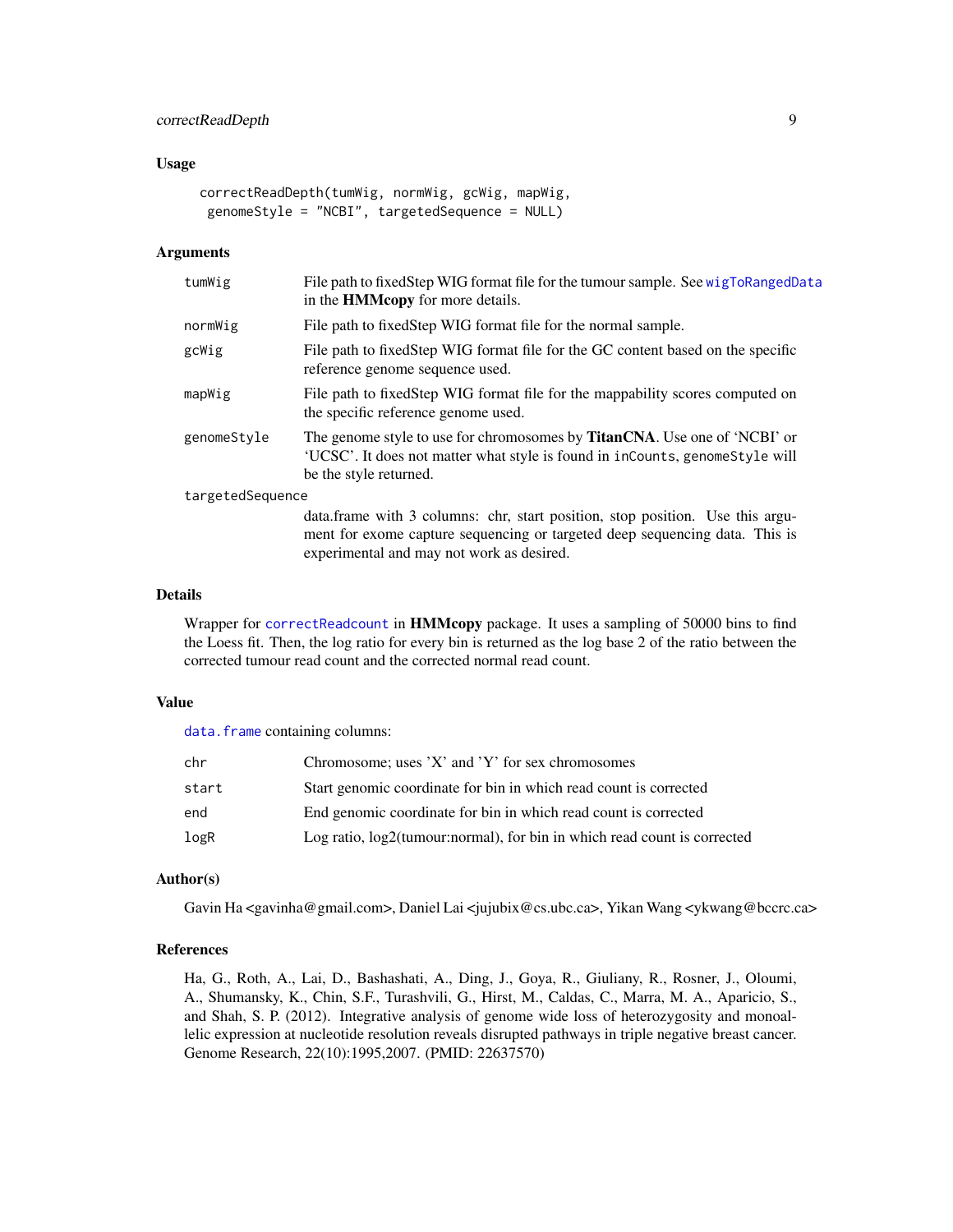<span id="page-9-0"></span>Ha, G., Roth, A., Khattra, J., Ho, J., Yap, D., Prentice, L. M., Melnyk, N., McPherson, A., Bashashati, A., Laks, E., Biele, J., Ding, J., Le, A., Rosner, J., Shumansky, K., Marra, M. A., Huntsman, D. G., McAlpine, J. N., Aparicio, S. A. J. R., and Shah, S. P. (2014). TITAN: Inference of copy number architectures in clonal cell populations from tumour whole genome sequence data. Genome Research, 24: 1881-1893. (PMID: 25060187)

#### See Also

[correctReadcount](#page-0-0) and [wigToRangedData](#page-32-1) in the HMMcopy package. WIG: [http://genome.](http://genome.ucsc.edu/goldenPath/help/wiggle.html) [ucsc.edu/goldenPath/help/wiggle.html](http://genome.ucsc.edu/goldenPath/help/wiggle.html)

#### Examples

```
tumWig <- system.file("extdata", "test_tum_chr2.wig", package = "TitanCNA")
normWig <- system.file("extdata", "test_norm_chr2.wig", package = "TitanCNA")
gc <- system.file("extdata", "gc_chr2.wig", package = "TitanCNA")
map <- system.file("extdata", "map_chr2.wig", package = "TitanCNA")
```
#### GC AND MAPPABILITY CORRECTION #### cnData <- correctReadDepth(tumWig, normWig, gc, map)

filterData *Filter list object based on read depth and missing data and returns a filtered [data.table](#page-0-0) object.*

#### Description

Filters all vectors in list based on specified chromosome(s) of interest, minimum and maximum read depths, missing data, mappability score threshold

#### Usage

```
filterData(data ,chrs = NULL, minDepth = 10, maxDepth = 200,
   positionList = NULL, map = NULL, mapThres = 0.9,
   centromeres = NULL, centromere.flankLength = 0)
```
#### Arguments

| data     | data, table object that contains an arbitrary number of components. Should in-<br>clude 'chr', 'tumDepth'. All vector elements must have the same number of<br>rows where each row corresponds to information pertaining to a chromosomal<br>position. |
|----------|--------------------------------------------------------------------------------------------------------------------------------------------------------------------------------------------------------------------------------------------------------|
| chrs     | character or vector of character specifying the chromosomes to keep. Chro-<br>mosomes not included in this array will be filtered out. Chromosome style<br>must match the genome Style used when running load Allele Counts                            |
| minDepth | Numeric integer specifying the minimum tumour read depth to include. Posi-<br>$tions >= minDepth$ are kept.                                                                                                                                            |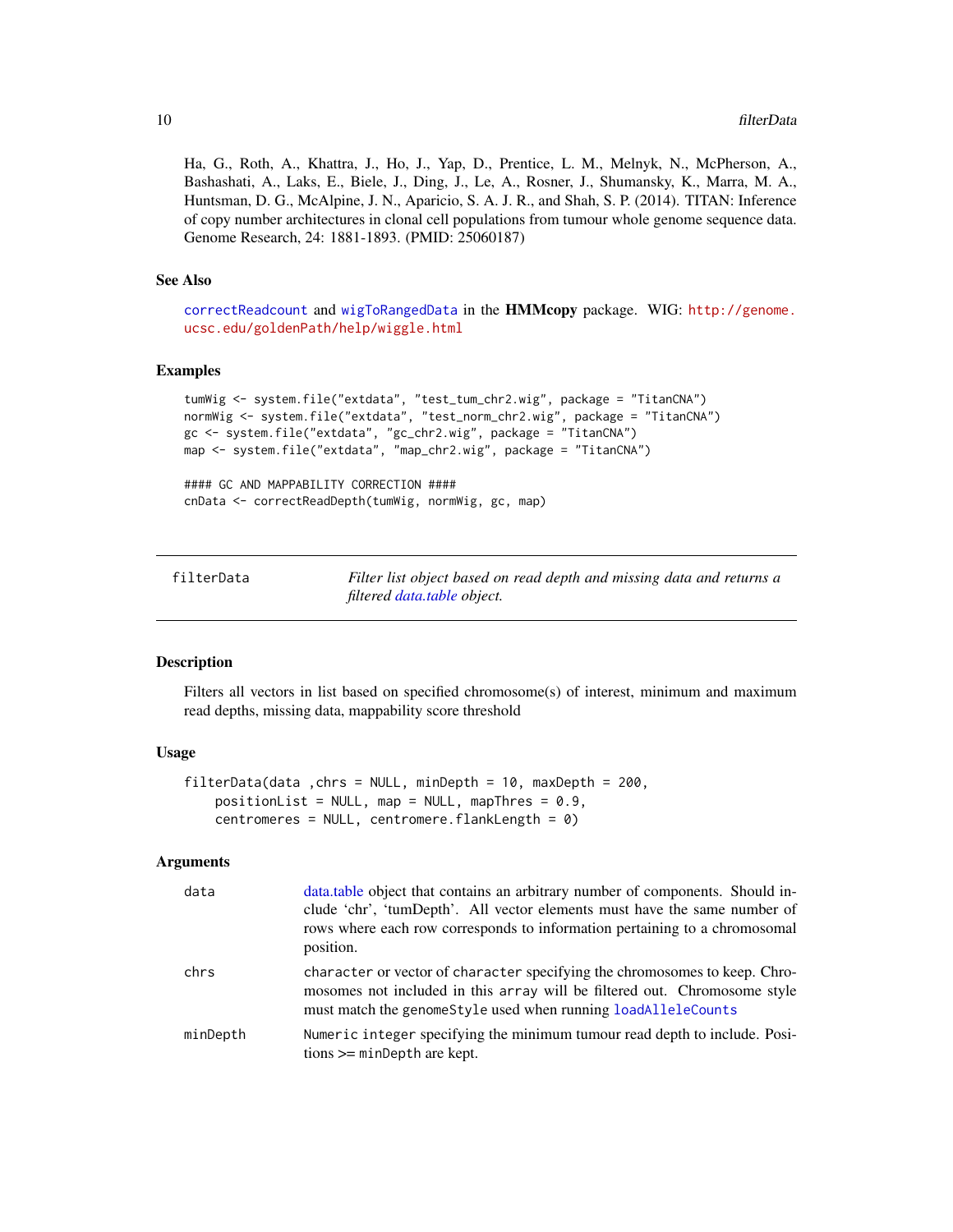#### <span id="page-10-0"></span>filterData 11

| maxDepth               | Numeric integer specifying the maximum tumour read depth to include. Posi-<br>$tions \leq maxDepth$ are kept.                                                                                                                         |
|------------------------|---------------------------------------------------------------------------------------------------------------------------------------------------------------------------------------------------------------------------------------|
| positionList           | data. frame with two columns: 'chr' and 'posn'. positionList lists the chro-<br>mosomal positions to use in the analysis. All positions not overlapping this list<br>will be excluded. Use NULL to use all current positions in data. |
| map                    | Numeric array containing map scores corresponding to each position in data.<br>Optional for filtering positions based on mappability scores.                                                                                          |
| mapThres               | Numeric float specifying the mappability score threshold. Only applies if map<br>is specified. map scores $\geq$ map Thres are kept.                                                                                                  |
| centromeres            | data. frame containing list of centromere regions. This should contain 3 columns:<br>chr, start, and end. If this argument is used, then data at and flanking the cen-<br>tromeres will be removed.                                   |
| centromere.flankLength |                                                                                                                                                                                                                                       |
|                        | Integer indicating the length (in base pairs) to the left and to the right of the<br>centromere designated for removal of data.                                                                                                       |

#### Details

All vectors in the input [data.table](#page-0-0) object, and map, must all have the same number of rows.

### Value

The same [data.table](#page-0-0) object containing filtered components.

#### Author(s)

Gavin Ha <gavinha@gmail.com>

#### References

Ha, G., Roth, A., Khattra, J., Ho, J., Yap, D., Prentice, L. M., Melnyk, N., McPherson, A., Bashashati, A., Laks, E., Biele, J., Ding, J., Le, A., Rosner, J., Shumansky, K., Marra, M. A., Huntsman, D. G., McAlpine, J. N., Aparicio, S. A. J. R., and Shah, S. P. (2014). TITAN: Inference of copy number architectures in clonal cell populations from tumour whole genome sequence data. Genome Research, 24: 1881-1893. (PMID: 25060187)

#### See Also

[loadAlleleCounts](#page-15-1)

#### Examples

```
infile <- system.file("extdata", "test_alleleCounts_chr2.txt",
                      package = "TitanCNA")
tumWig <- system.file("extdata", "test_tum_chr2.wig", package = "TitanCNA")
normWig <- system.file("extdata", "test_norm_chr2.wig", package = "TitanCNA")
gc <- system.file("extdata", "gc_chr2.wig", package = "TitanCNA")
map <- system.file("extdata", "map_chr2.wig", package = "TitanCNA")
```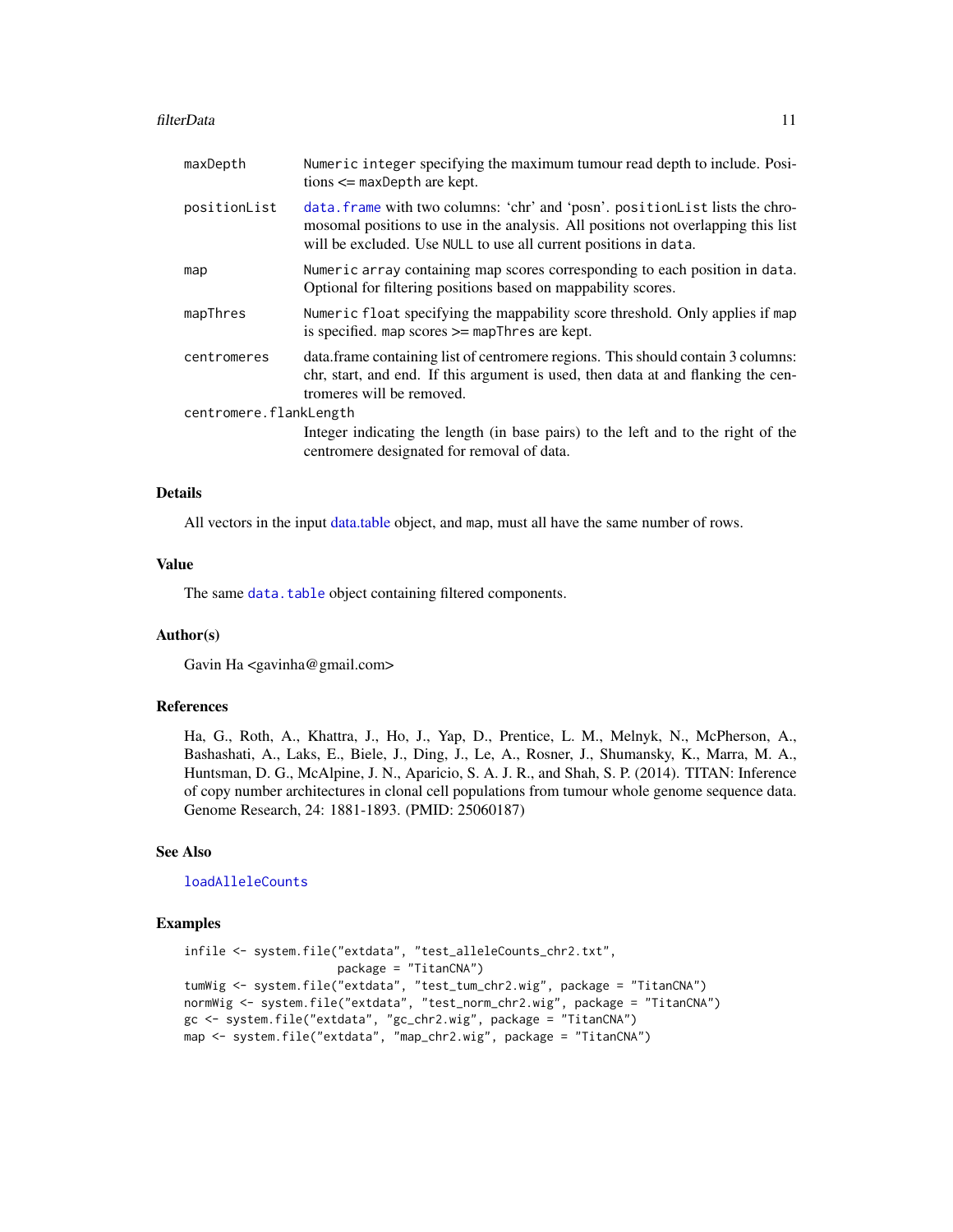```
#### LOAD DATA ####
data <- loadAlleleCounts(infile, genomeStyle = "NCBI")
#### GC AND MAPPABILITY CORRECTION ####
cnData <- correctReadDepth(tumWig, normWig, gc, map)
#### READ COPY NUMBER FROM HMMCOPY FILE ####
logR <- getPositionOverlap(data$chr, data$posn, cnData)
data$logR <- log(2^logR) #use natural logs
#### FILTER DATA FOR DEPTH, MAPPABILITY, NA, etc ####
filtereData <- filterData(data, as.character(1:24), minDepth = 10,
maxDepth = 200, map = NULL, mapThres=0.9)
```
<span id="page-11-1"></span>getPositionOverlap *Function to assign values to given chromosome-position that overlaps a list of chromosomal segments*

#### **Description**

Given a list of chromosomes and positions, uses a C-based function that searches a list of segments to find the overlapping segment. Then, takes the value (4th column in segment data.frame) of the overlapping segment and assigns to the given chromosome and position.

#### Usage

getPositionOverlap(chr, posn, dataVal)

#### Arguments

| chr     | Numeric array denoting the chromosome for a list of positions. Must have the<br>same number of elements as posn.                                                                                                                   |
|---------|------------------------------------------------------------------------------------------------------------------------------------------------------------------------------------------------------------------------------------|
| posn    | Numeric array denoting the position in the chromosome for a list of positions.<br>Must have the same number of elements as chr.                                                                                                    |
| dataVal | data frame containing a list of segments described with 4 columns: chromo-<br>some, start coordinate, end coordinate, value of interest (e.g. log ratio). Chro-<br>mosome can be all numeric or chrX and chrY can use 'X' and 'Y'. |

## Value

Numeric [array](#page-0-0) of values from the 4th column of [data.frame](#page-0-0) cnData. Each element corresponds to a genomic location from chr and posn that overlapped the segment in cnData.

### Author(s)

Gavin Ha <gavinha@gmail.com>

<span id="page-11-0"></span>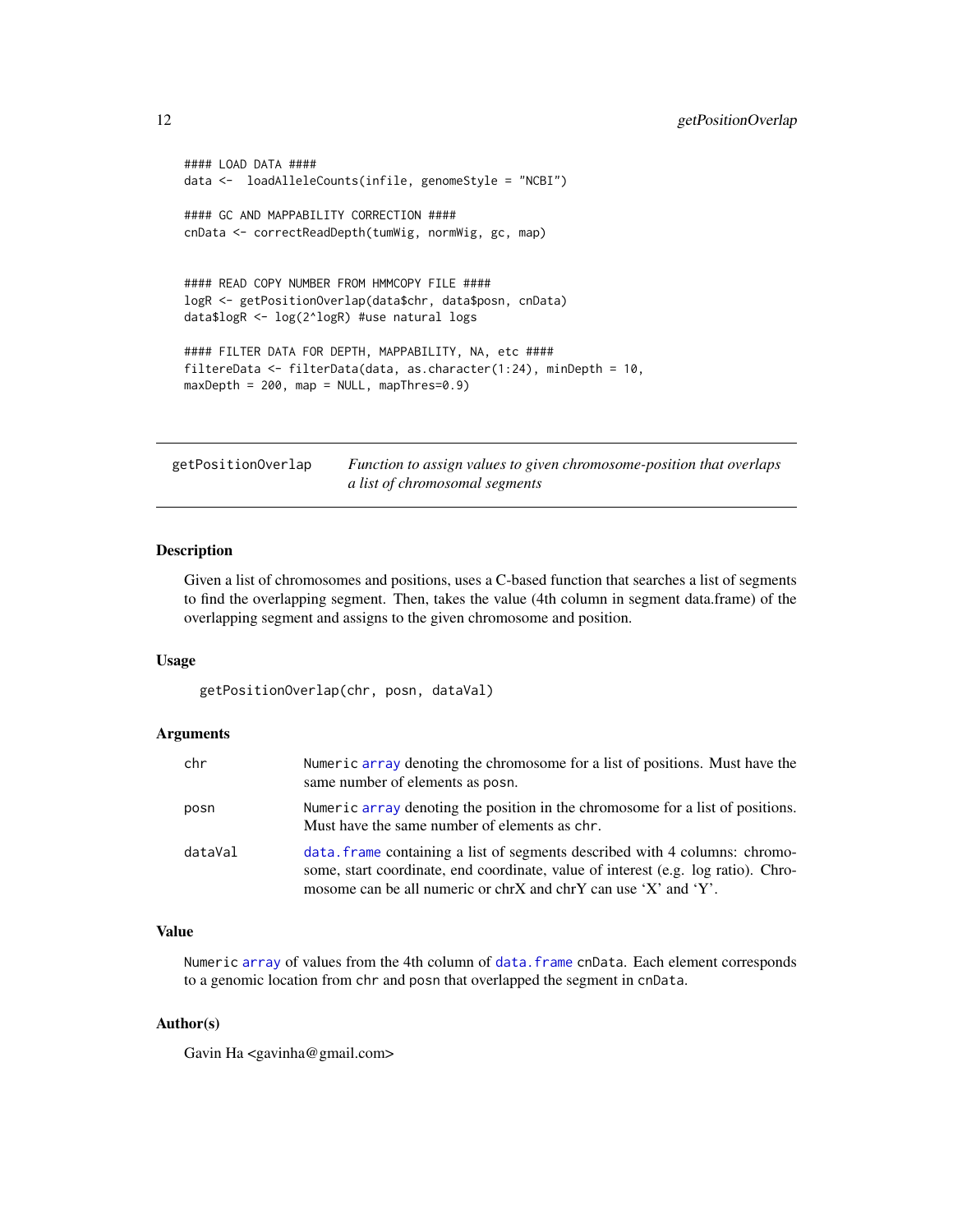#### <span id="page-12-0"></span>References

Ha, G., Roth, A., Khattra, J., Ho, J., Yap, D., Prentice, L. M., Melnyk, N., McPherson, A., Bashashati, A., Laks, E., Biele, J., Ding, J., Le, A., Rosner, J., Shumansky, K., Marra, M. A., Huntsman, D. G., McAlpine, J. N., Aparicio, S. A. J. R., and Shah, S. P. (2014). TITAN: Inference of copy number architectures in clonal cell populations from tumour whole genome sequence data. Genome Research, 24: 1881-1893. (PMID: 25060187)

# See Also

[loadAlleleCounts](#page-15-1), [correctReadDepth](#page-7-1)

#### Examples

```
infile <- system.file("extdata", "test_alleleCounts_chr2.txt",
                      package = "TitanCNA")
tumWig <- system.file("extdata", "test_tum_chr2.wig", package = "TitanCNA")
normWig <- system.file("extdata", "test_norm_chr2.wig", package = "TitanCNA")
gc <- system.file("extdata", "gc_chr2.wig", package = "TitanCNA")
map <- system.file("extdata", "map_chr2.wig", package = "TitanCNA")
#### LOAD DATA ####
data <- loadAlleleCounts(infile)
#### GC AND MAPPABILITY CORRECTION ####
cnData <- correctReadDepth(tumWig, normWig, gc, map)
#### READ COPY NUMBER FROM HMMCOPY FILE ####
logR <- getPositionOverlap(data$chr, data$posn, cnData)
```
haplotype-analysis-methods

*Function to load tumour allele counts from a text file or data.frame and returns a [data.table](#page-0-0) (*loadHaplotypeAlleleCounts*). Function to load phased heterozygous sites from a VCF file (*getHaplotypesFromVCF*)*

#### <span id="page-12-1"></span>Description

Function to load in the allele counts from tumour sequencing data from a delimited text file or data.frame object.

## Usage

```
loadHaplotypeAlleleCounts(inCounts, cnfile, fun = "sum", haplotypeBinSize = 1e5,
   minSNPsInBin = 3, chrs = c(1:22, "X"), minNormQual = 200,
   genomeStyle = "NCBI", sep = "\t", header = TRUE, seqinfo = NULL,
 mapWig = NULL, mapThres = 0.9, centromere = NULL, minDepth = 10, maxDepth = 1000)
```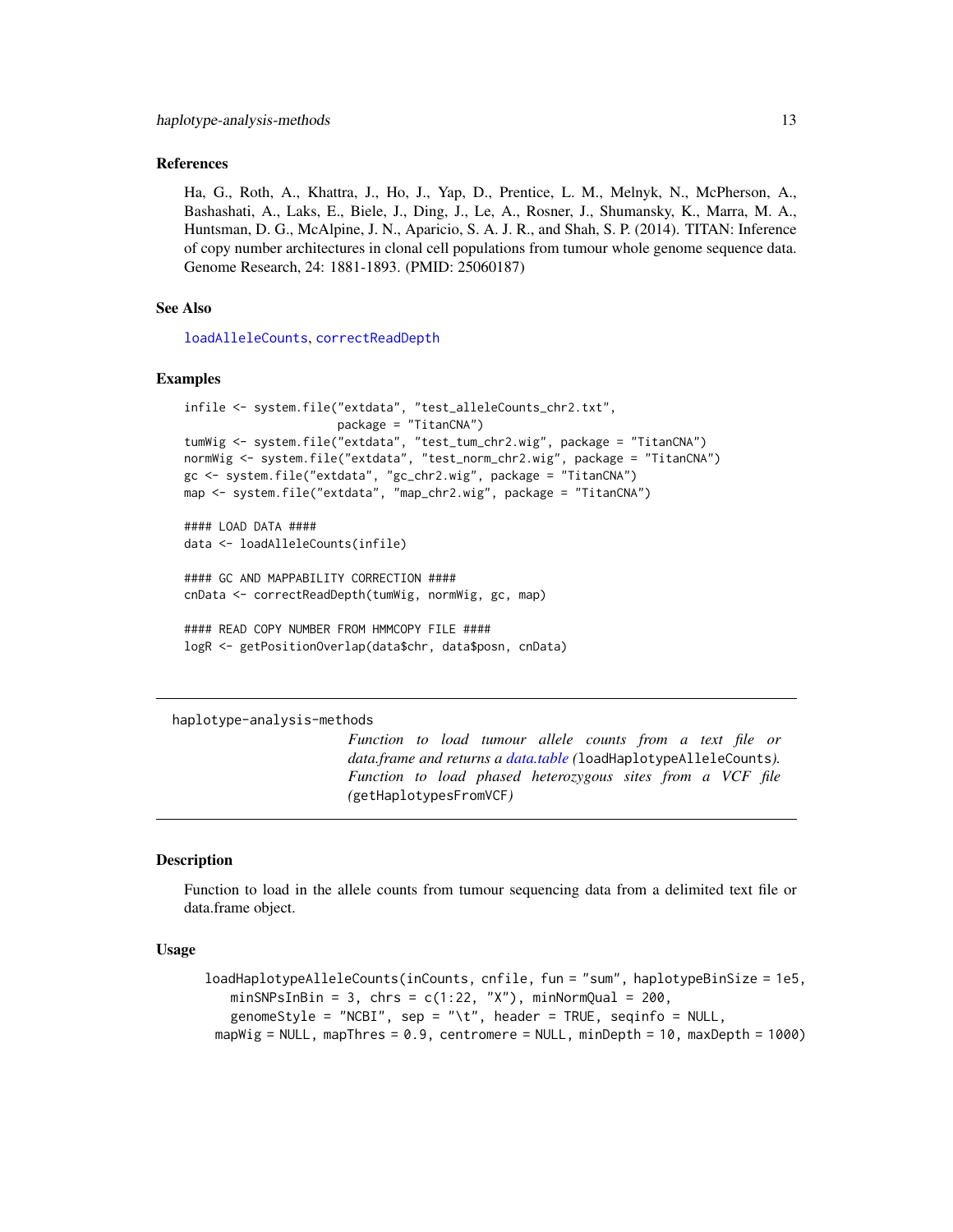```
getHaplotypesFromVCF(vcfFile, chrs = c(1:22, "X"), build = "hg19", genomeStyle = "NCBI",
   filterFlags = c("PASS", "10X_RESCUED_MOLECULE_HIGH_DIVERSITY"),
   minQUAL = 100, minDepth = 10, minVAF = 0.25, altCountField = "AD",keepGenotypes = c("1|0", "0|1", "0/1"), snpDB = NULL)
```
loadBXcountsFromBEDDir(bxDir, chrs = c(1:22, "X", "Y"), minReads = 2)

# Arguments

| inCounts         | Path to text file or data.frame containing tumour allele count data. inCounts<br>must be 6 columns: chromosome, position, reference base, reference read counts,<br>non-reference base, non-reference read counts. 'chromosome' column can be in<br>'NCBI' or 'UCSC' genome style; only autosomes, sex chromosomes, and mi-<br>tochondrial chromosome are included (e.g. 1-22,X,Y,MT). The reference and<br>non-reference base columns can be any arbitrary character; it is not used by<br>TitanCNA.                                                                                                                                                                                                                                                                                                                                             |
|------------------|---------------------------------------------------------------------------------------------------------------------------------------------------------------------------------------------------------------------------------------------------------------------------------------------------------------------------------------------------------------------------------------------------------------------------------------------------------------------------------------------------------------------------------------------------------------------------------------------------------------------------------------------------------------------------------------------------------------------------------------------------------------------------------------------------------------------------------------------------|
| cnfile           | Path to file containing GC-bias and maappability corrected molecule coverage<br>for given bin size.                                                                                                                                                                                                                                                                                                                                                                                                                                                                                                                                                                                                                                                                                                                                               |
| vcfFile          | Path to phased variant VCF file from LongRanger 2.1. The file name must have<br>the suffix *phase_variants.vcf.gz.                                                                                                                                                                                                                                                                                                                                                                                                                                                                                                                                                                                                                                                                                                                                |
| bxDir            | Path to directory containing tumor bed files for each chromosome containing<br>BX tags.                                                                                                                                                                                                                                                                                                                                                                                                                                                                                                                                                                                                                                                                                                                                                           |
| fun              | The function ('SNP', 'sum', 'mean') to use to summarize within each user de-<br>fined bin using haplotypeBinSize and haplotype block defined by the phas-<br>eSet ID from thte 9th column of inCounts. 'SNP' - uses the phased allele<br>counts each individual SNP; phased allele for the higher coverage (determined<br>within each bin) haplotype is chosen. 'sum' - uses the read count sum across all<br>phased SNPs for the higher coverage haplotype within a bin normalized by the<br>total depth across all SNPs in a bin; each SNP in the bin is assigned this frac-<br>tion. 'mean' - uses the mean (rounded) read count across all phased SNPs for<br>the higher coverage haplotype within a bin normalized by the mean (rounded)<br>depth across all SNPs in a bin; each SNP in the bin is assigned this rounded<br>count and depth. |
| haplotypeBinSize |                                                                                                                                                                                                                                                                                                                                                                                                                                                                                                                                                                                                                                                                                                                                                                                                                                                   |
|                  | Bin size used to summarize SNPs based on phased haplotypes. See fun for the<br>summarization approaches within a bin.                                                                                                                                                                                                                                                                                                                                                                                                                                                                                                                                                                                                                                                                                                                             |
| minSNPsInBin     | The minimum number of SNPs required in each haplotypeBinSize for analy-<br>sis. See fun for the summarization approaches within a bin.                                                                                                                                                                                                                                                                                                                                                                                                                                                                                                                                                                                                                                                                                                            |
| chrs             | Vector containing list of chromosomes to include in output.                                                                                                                                                                                                                                                                                                                                                                                                                                                                                                                                                                                                                                                                                                                                                                                       |
| minNormQual      | Quality threshold to use for filtering; SNPs with lower than this value are ex-<br>cluded. This quality is any metric that provides the confidence of the locus<br>being a true germline heterozygous SNP.                                                                                                                                                                                                                                                                                                                                                                                                                                                                                                                                                                                                                                        |
| minReads         | Minimum number of reads per barcode.                                                                                                                                                                                                                                                                                                                                                                                                                                                                                                                                                                                                                                                                                                                                                                                                              |
| genomeStyle      | The genome style to use for chromosomes. Use one of 'NCBI' or 'UCSC'. It<br>does not matter what style is found in inCounts, genomeStyle will be the style<br>returned. Invokes setGenomeStyle.                                                                                                                                                                                                                                                                                                                                                                                                                                                                                                                                                                                                                                                   |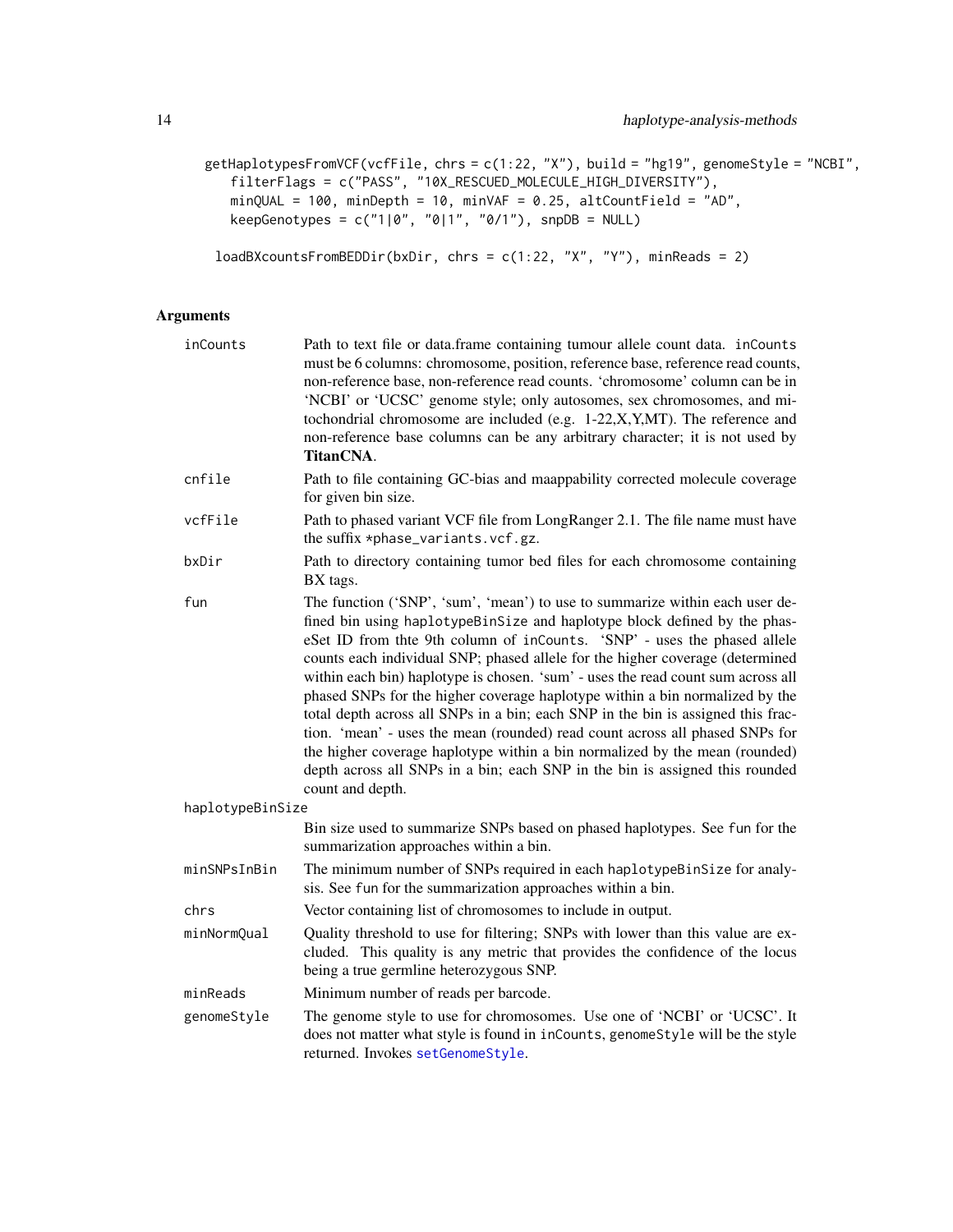<span id="page-14-0"></span>

| build         | Human genome reference build. Default: hg19.                                                                                                                        |
|---------------|---------------------------------------------------------------------------------------------------------------------------------------------------------------------|
| snpDB         | Path to SNP VCF file to use for specifying sites to retain.                                                                                                         |
| minQUAL       | Variants with quality (QUAL field) greater or equal to this value will be retained.                                                                                 |
| minDepth      | Variants with read depth greater than or equal to this value will be retained.                                                                                      |
| maxDepth      | Variants with read depth lower than or equal to this value will be retained.                                                                                        |
| minVAF        | Variants with a variant/reference allele fraction of greater than or equal to this<br>value will be retained.                                                       |
| altCountField | Specify the alternate count field name. Defaulat is "AD".                                                                                                           |
| keepGenotypes | Genotypes to retain. Default is to keep these genotypes strings: 10, 01, 0/1                                                                                        |
| filterFlags   | Specify the FILTER flags to retain.                                                                                                                                 |
| sep           | Character indicating the delimiter used for the columns for infile. Default is<br>tab-delimited, "\t".                                                              |
| header        | logical to indicate if the input tumour counts file contains a header line.                                                                                         |
| seginfo       | Seqinfo-class object describing chromosome information. If NULL, then will<br>load seqinfo for hg19 system.files('extdata', 'Seqinfo_hg19.rda', package='TitanCNA'. |
| mapWig        | Mappability score WIG file for binned data.                                                                                                                         |
| mapThres      | Minimum mappability score of region/sequence overlapping variants to retain.                                                                                        |
| centromere    | File containing reference genome gap file representing centromere locations.<br>Usually obtained from UCSC.                                                         |

# Value

loadHaplotypeAlleleCounts returns a [data.table](#page-0-0) containing components for

| chr                                                         | Chromosome; character, genomeStyle naming convention                                                        |  |
|-------------------------------------------------------------|-------------------------------------------------------------------------------------------------------------|--|
| posn                                                        | Position; integer                                                                                           |  |
| phaseSet                                                    | Phase block identifier, numeric or character                                                                |  |
| refOriginal                                                 | Reference allele read count at SNP; numeric                                                                 |  |
| tumDepthOriginal                                            |                                                                                                             |  |
|                                                             | Coverage at SNP; numeric                                                                                    |  |
| ref                                                         | Phased allele count values of higher coverage haplotype based on approach used<br>(SNP, sum, mean); numeric |  |
| nonRef                                                      | Phased allele count values of lower coverage haplotype; tumDepth minus ref;<br>numeric                      |  |
| tumDepth                                                    | Mean or sum of SNP read coverage; numeric                                                                   |  |
| HapltypeRatio                                               | Sum of read coverage of phased alleles of higher coverage haplotype normalized<br>by tumDepth; numeric      |  |
|                                                             | haplotypeCount Phased allele read count; numeric                                                            |  |
| getHaplotypesFromVCF returns a list containing 2 components |                                                                                                             |  |
| vcf.filtered                                                | VCF object containing the list of heterozygous variants after filtering.                                    |  |
| geno.gr                                                     | GRanges object containing the genotype information of the VCF                                               |  |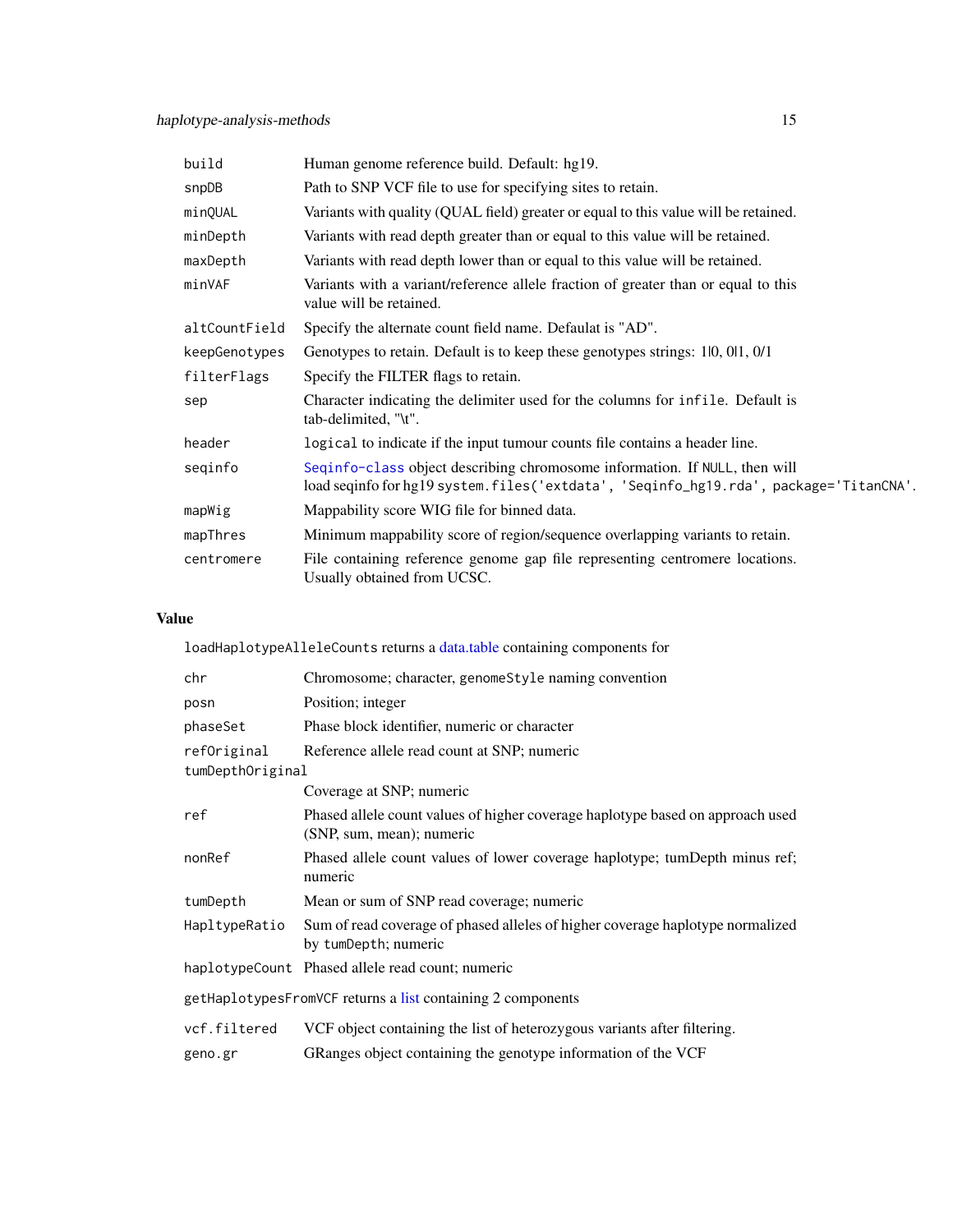#### <span id="page-15-0"></span>Author(s)

Gavin Ha <gavinha@gmail.com>

# References

Ha, G., Roth, A., Khattra, J., Ho, J., Yap, D., Prentice, L. M., Melnyk, N., McPherson, A., Bashashati, A., Laks, E., Biele, J., Ding, J., Le, A., Rosner, J., Shumansky, K., Marra, M. A., Huntsman, D. G., McAlpine, J. N., Aparicio, S. A. J. R., and Shah, S. P. (2014). TITAN: Inference of copy number architectures in clonal cell populations from tumour whole genome sequence data. Genome Research, 24: 1881-1893. (PMID: 25060187)

#### See Also

[loadDefaultParameters](#page-17-1), [plotHaplotypeFraction](#page-23-1)

#### Examples

```
## Not run:
 infile <- "test_alleleCounts_chr2_with_phaseInfo.txt"
 haplotypeBinSize <- 1e5
 phaseSummarizeFun <- "sum"
 ## will load seqinfo_hg19 provided by TitanCNA package
 data <- loadHaplotypeAlleleCounts(infile, fun = phaseSummarizeFun,
     haplotypeBinSize = haplotypeBinSize, minSNPsInBin = 3,
     chrs = c(1:22, "X"), minNormQual = 200,
     genomeStyle = "NCBI", seqinfo = NULL)
## End(Not run)
 ## Not run:
 vcfFile <- "test.vcf"
 hap <- getHaplotypesFromVCF(vcfFile, chrs = c(1:22,"X"), build = "hg19",
   filterFlags = c("PASS", "10X_RESCUED_MOLECULE_HIGH_DIVERSITY"),
   minQUAL = 100, minDepth = 10, minVAF = 0.25,
   keepGenotypes = ("1|0", "0|1", "0/1"))
```
## End(Not run)

<span id="page-15-1"></span>loadAlleleCounts *Function to load tumour allele counts from a text file or data.frame and returns a [data.table.](#page-0-0)*

#### <span id="page-15-2"></span>**Description**

Function to load in the allele counts from tumour sequencing data from a delimited text file or data.frame object.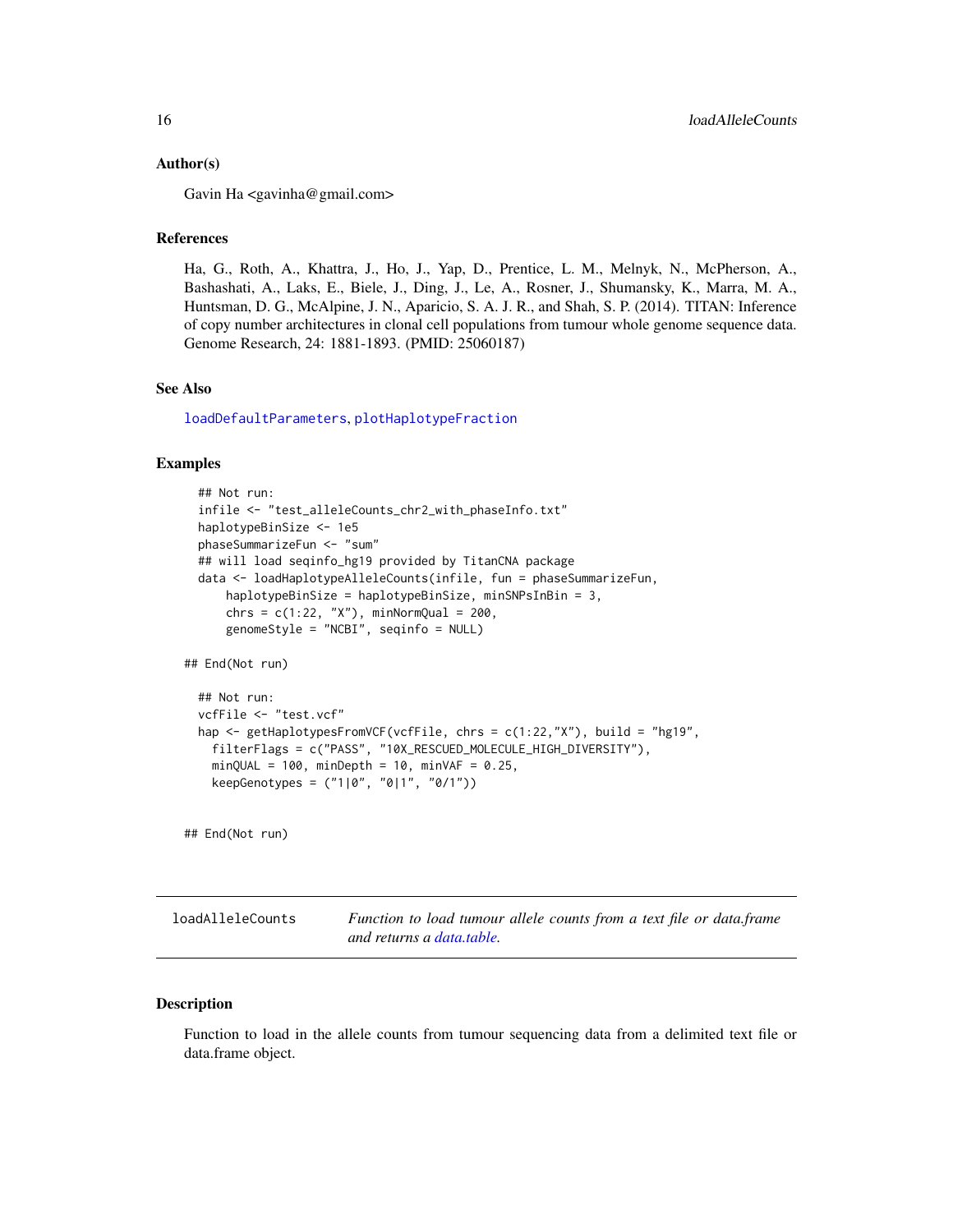# <span id="page-16-0"></span>Usage

```
loadAlleleCounts(inCounts, symmetric = TRUE,
genomeStyle = "NCBI", sep = "\t", header = TRUE)
```

```
setGenomeStyle(x, genomeStyle = "NCBI", species = "Homo_sapiens", filterExtraChr = TRUE)
```
# Arguments

| inCounts    | Full file path to text file or data.frame containing tumour allele count data.<br>inCounts must be 6 columns: chromosome, position, reference base, reference<br>read counts, non-reference base, non-reference read counts. 'chromosome' col-<br>umn can be in 'NCBI' or 'UCSC' genome style; only autosomes, sex chromo-<br>somes, and mitochondrial chromosome are included (e.g. 1-22, X, Y, MT). The<br>reference and non-reference base columns can be any arbitrary character; it is<br>not used by <b>TitanCNA</b> . |
|-------------|------------------------------------------------------------------------------------------------------------------------------------------------------------------------------------------------------------------------------------------------------------------------------------------------------------------------------------------------------------------------------------------------------------------------------------------------------------------------------------------------------------------------------|
| symmetric   | logical; if TRUE, then the symmetric allelic counts will be used. ref will equal<br>max (ref, nonRef). This parameter must be the same as the symmetric param-<br>eter for loadDefaultParameters.                                                                                                                                                                                                                                                                                                                            |
| genomeStyle | The genome style to use for chromosomes by <b>TitanCNA</b> . Use one of 'NCBI' or<br>'UCSC'. It does not matter what style is found in inCounts, genomeStyle will<br>be the style returned.                                                                                                                                                                                                                                                                                                                                  |
| sep         | Character indicating the delimiter used for the columns for infile. Default is<br>tab-delimited, "\t".                                                                                                                                                                                                                                                                                                                                                                                                                       |
| header      | logical to indicate if the input tumour counts file contains a header line.                                                                                                                                                                                                                                                                                                                                                                                                                                                  |
| X           | character vector of chromosome names to change.                                                                                                                                                                                                                                                                                                                                                                                                                                                                              |
| species     | character denoting the species                                                                                                                                                                                                                                                                                                                                                                                                                                                                                               |
|             | filterExtraChr logical; if TRUE, then will return the list of chromosomes given by extractSeqlevelsByGroup<br>for the species and for autosomes and sex chromosomes, which means that<br>only the major chromosomes are returned (i.e. 1:22, X, Y).                                                                                                                                                                                                                                                                          |
|             |                                                                                                                                                                                                                                                                                                                                                                                                                                                                                                                              |

# Value

loadAlleleCounts returns a [data.table](#page-0-0) containing components for

| chr      | Chromosome; character, NCBI or UCSC genome style format |
|----------|---------------------------------------------------------|
| posn     | Position; integer                                       |
| ref      | Reference counts; numeric                               |
| nonRef   | Non-reference counts; numeric                           |
| tumDepth | Tumour depth; numeric                                   |

# Author(s)

Gavin Ha <gavinha@gmail.com>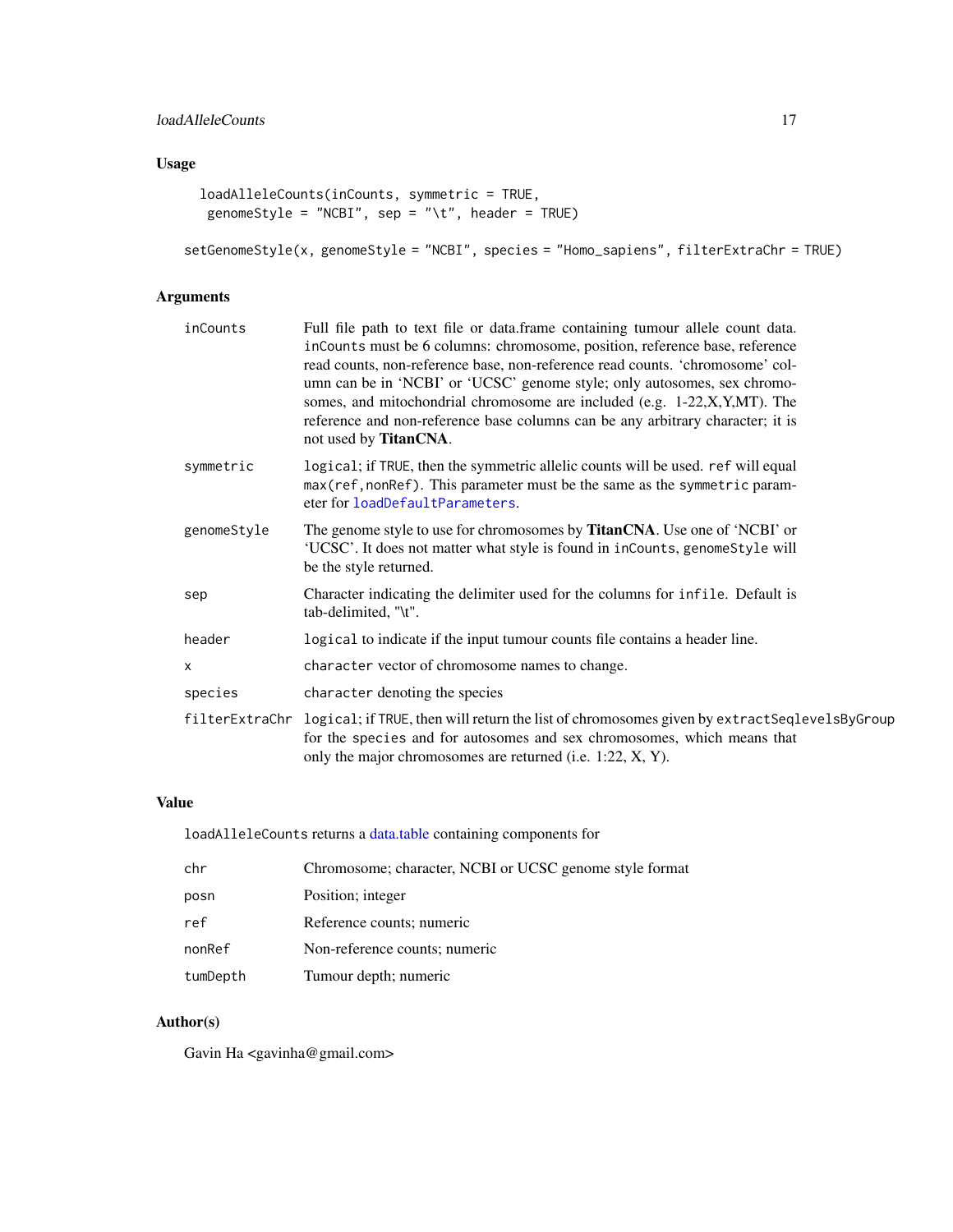#### <span id="page-17-0"></span>References

Ha, G., Roth, A., Khattra, J., Ho, J., Yap, D., Prentice, L. M., Melnyk, N., McPherson, A., Bashashati, A., Laks, E., Biele, J., Ding, J., Le, A., Rosner, J., Shumansky, K., Marra, M. A., Huntsman, D. G., McAlpine, J. N., Aparicio, S. A. J. R., and Shah, S. P. (2014). TITAN: Inference of copy number architectures in clonal cell populations from tumour whole genome sequence data. Genome Research, 24: 1881-1893. (PMID: 25060187)

# See Also

[loadDefaultParameters](#page-17-1)

#### Examples

```
infile <- system.file("extdata", "test_alleleCounts_chr2.txt",
                        package = "TitanCNA")
 #### LOAD DATA FROM TEXT FILE ####
 data <- loadAlleleCounts(infile, symmetric = TRUE,
  genomeStyle = "NCBI", header = TRUE)
 ## use the UCSC chromosome naming convention instead ##
 data$chr <- setGenomeStyle(data$chr, genomeStyle = "UCSC")
 ## Not run:
data <- loadAlleleCounts(countsDF, symmetric = TRUE,
  genomeStyle = "NCBI")
## End(Not run)
```
<span id="page-17-1"></span>loadDefaultParameters *Load TITAN parameters*

#### Description

Load TITAN model parameters based on maximum copy number and number of clonal clusters.

#### Usage

```
loadDefaultParameters(copyNumber = 5, numberClonalClusters = 1, skew = 0,hetBaselineSkew = NULL, alleleEmissionModel = "binomial",
   symmetric = TRUE, data = NULL)
```
#### Arguments

copyNumber Maximum number of absolute copies to account for in the model. Default (and recommended) is 5.

numberClonalClusters

Number of clonal clusters to use in the analysis. Each cluster represents a potential clone. Using '1' treats the sample as being clonal (no subclonality). '2' or higher treats the tumour data as being subclonal.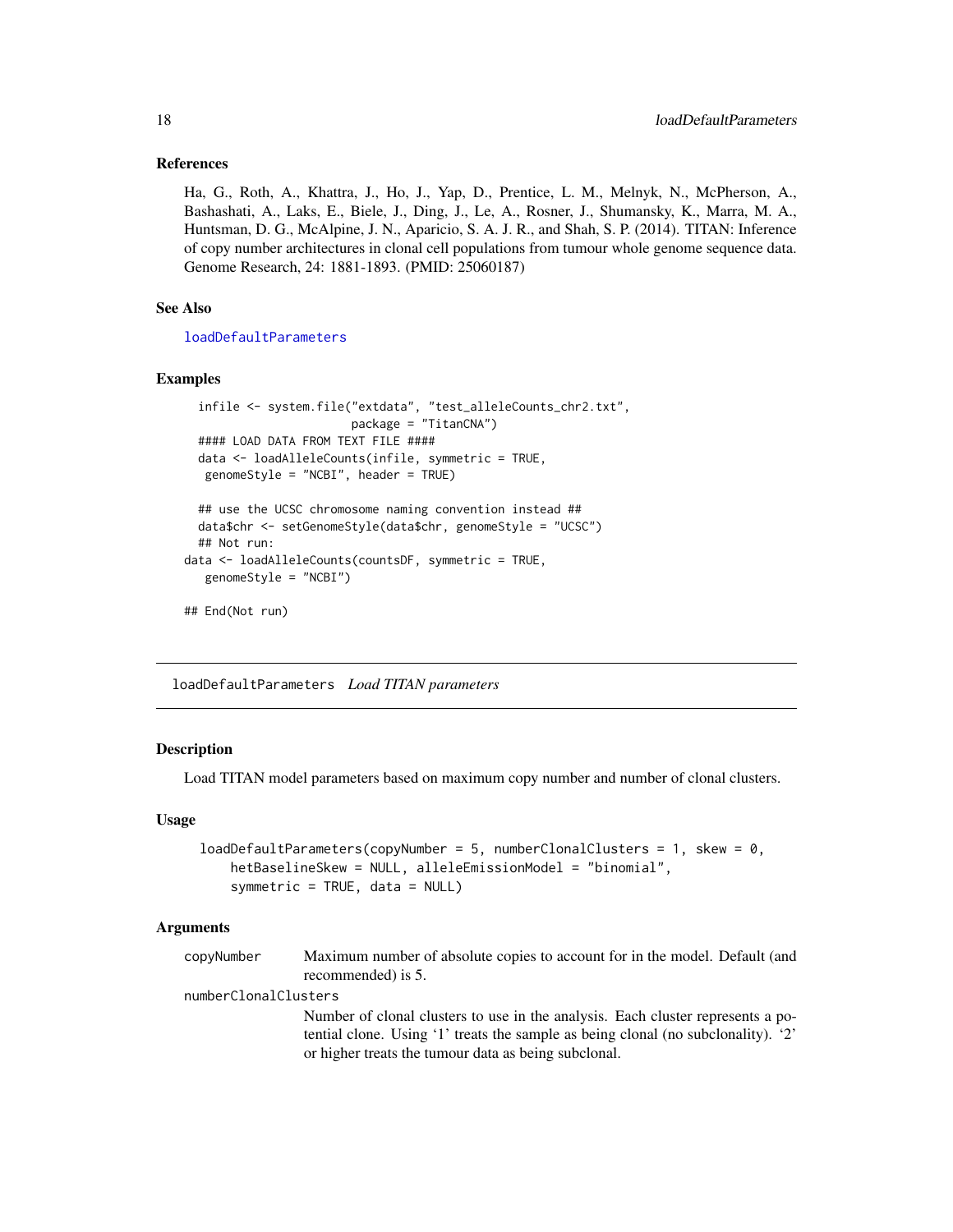<span id="page-18-0"></span>

| skew                | numeric float (between $0$ to $0.5$ ) indicating the heterozygous baseline shift for<br>the allelic ratios towards 1. This is may be required for SOLID data, but for most<br>cases, this argument can be omitted. Use 0 or NULL for no skew.                                                                                 |  |
|---------------------|-------------------------------------------------------------------------------------------------------------------------------------------------------------------------------------------------------------------------------------------------------------------------------------------------------------------------------|--|
| hetBaselineSkew     |                                                                                                                                                                                                                                                                                                                               |  |
|                     | Allelic reference base skew for heterozygous states (e.g. 1:1, 2:2, 3:3). Value is<br>additive to baseline allelic ratios (which may already be adjusted by skew). Use<br>0 or NULL for no skew; use from range between 0 to 0.5.                                                                                             |  |
| alleleEmissionModel |                                                                                                                                                                                                                                                                                                                               |  |
|                     | Specify the emission model to use for the allelic input data. "binomial" or<br>"Gaussian".                                                                                                                                                                                                                                    |  |
| symmetric           | logical; if TRUE, then treat genotypes as symmetric. This should always be<br>TRUE because symmetric=FALSE is deprecated. See Details.                                                                                                                                                                                        |  |
| data                | data is the output of function loadAlleleCounts. If provided and symmetric=TRUE,<br>then it will compute the median allelic ratio to use as the baseline for heterozy-<br>gous genotypes; otherwise, the baseline will default to 0.55 (reference/depth) if<br>data=NULL. If symmetric=FALSE, this argument will not be used. |  |

# Details

Generally, TitanCNA should be run once for each number of clonal clusters in the range of 1 to 5. Then, use model selection to choose the run with the optimal number of clusters.

If the allelic ratio data is skewed towards one allele, then use skew to help define the baseline. For example, if the data is skewed towards the reference, then use 0.1 so that the heterozygous baseline is at 0.6. The allelic ratio baseline is normally at 0.5.

sParams, which represents the parameters for estimation of subclonality, always contains values for one cluster that represents the clonally dominant cluster (events present in nearly all tumour cells) with an initial value of sParams $s_0[1] = 0.001$ .

Setting symmetric to TRUE will treat reference and non-reference alleles the same. For example, genotypes AA (homozygous for reference allele) and BB (homozygous for non-reference allele) as being equivalent. This will reduce the state space substantially.

#### Value

[list](#page-0-0) containing 4 sets of parameters, each as a component:

|              | genotypeParams Parameters for copy number and allelic ratios geneotype states |
|--------------|-------------------------------------------------------------------------------|
| normalParams | Parameters for normal contamination                                           |
| ploidyParams | Parameters for average tumour ploidy                                          |
| sParams      | Parameters for modeling subclonality: clonal clusters and cellular prevalence |

#### Author(s)

Gavin Ha <gavinha@gmail.com>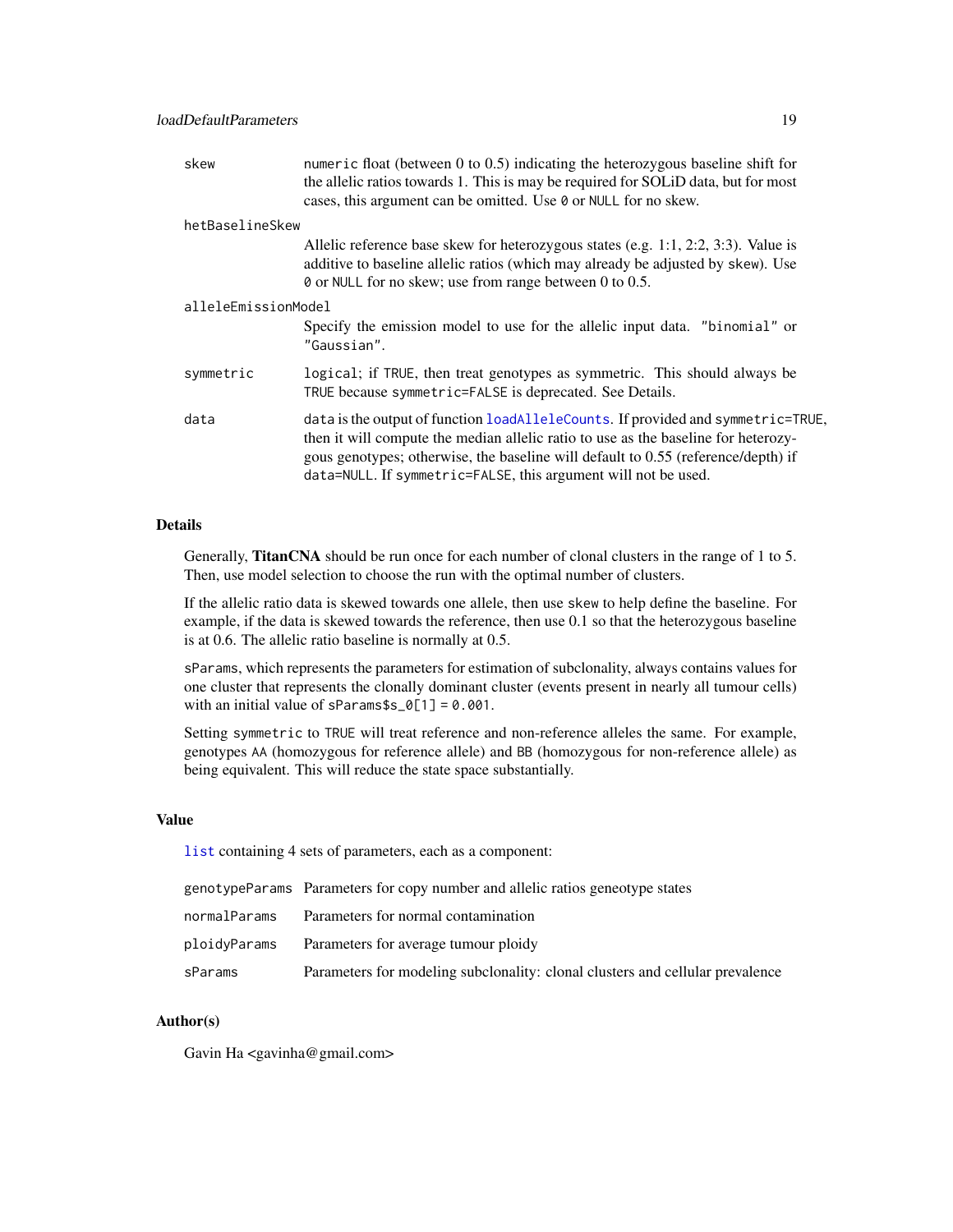#### <span id="page-19-0"></span>References

Ha, G., Roth, A., Khattra, J., Ho, J., Yap, D., Prentice, L. M., Melnyk, N., McPherson, A., Bashashati, A., Laks, E., Biele, J., Ding, J., Le, A., Rosner, J., Shumansky, K., Marra, M. A., Huntsman, D. G., McAlpine, J. N., Aparicio, S. A. J. R., and Shah, S. P. (2014). TITAN: Inference of copy number architectures in clonal cell populations from tumour whole genome sequence data. Genome Research, 24: 1881-1893. (PMID: 25060187)

# See Also

[loadAlleleCounts](#page-15-1)

#### Examples

```
#### LOAD PARAMETERS ####
numClusters <- 2
params <- loadDefaultParameters(copyNumber = 5,
                                numberClonalClusters = numClusters)
```
#### output-methods *Formatting and printing* TitanCNA *results.*

#### <span id="page-19-1"></span>Description

Function to format TitanCNA results in to a data.frame and output the results to a tab-delimited file.

#### Usage

```
outputTitanResults(data, convergeParams, optimalPath, filename = NULL,
   is.haplotypeData = FALSE, posteriorProbs = FALSE, subcloneProfiles = TRUE,
   correctResults = TRUE, proportionThreshold = 0.05,
 proportionThresholdClonal = 0.05, recomputeLogLik = TRUE, rerunViterbi = FALSE,
   verbose = TRUE)
outputModelParameters(convergeParams, results, filename,
S_Dbw.scale = 1, S_Dbw.method = "Tong", S_Dbw.useCorrectedCN = TRUE)
outputTitanSegments(results, id, convergeParams, filename = NULL,
igvfilename = NULL)
```
#### Arguments

id Character string identifier for sample data [list](#page-0-0) object that contains the components for the data to be analyzed. chr, posn, ref, and tumDepth that can be obtained using [loadAlleleCounts](#page-15-1), and logR that can be obtained using [correctReadDepth](#page-7-1) and [getPositionOverlap](#page-11-1) (see Example).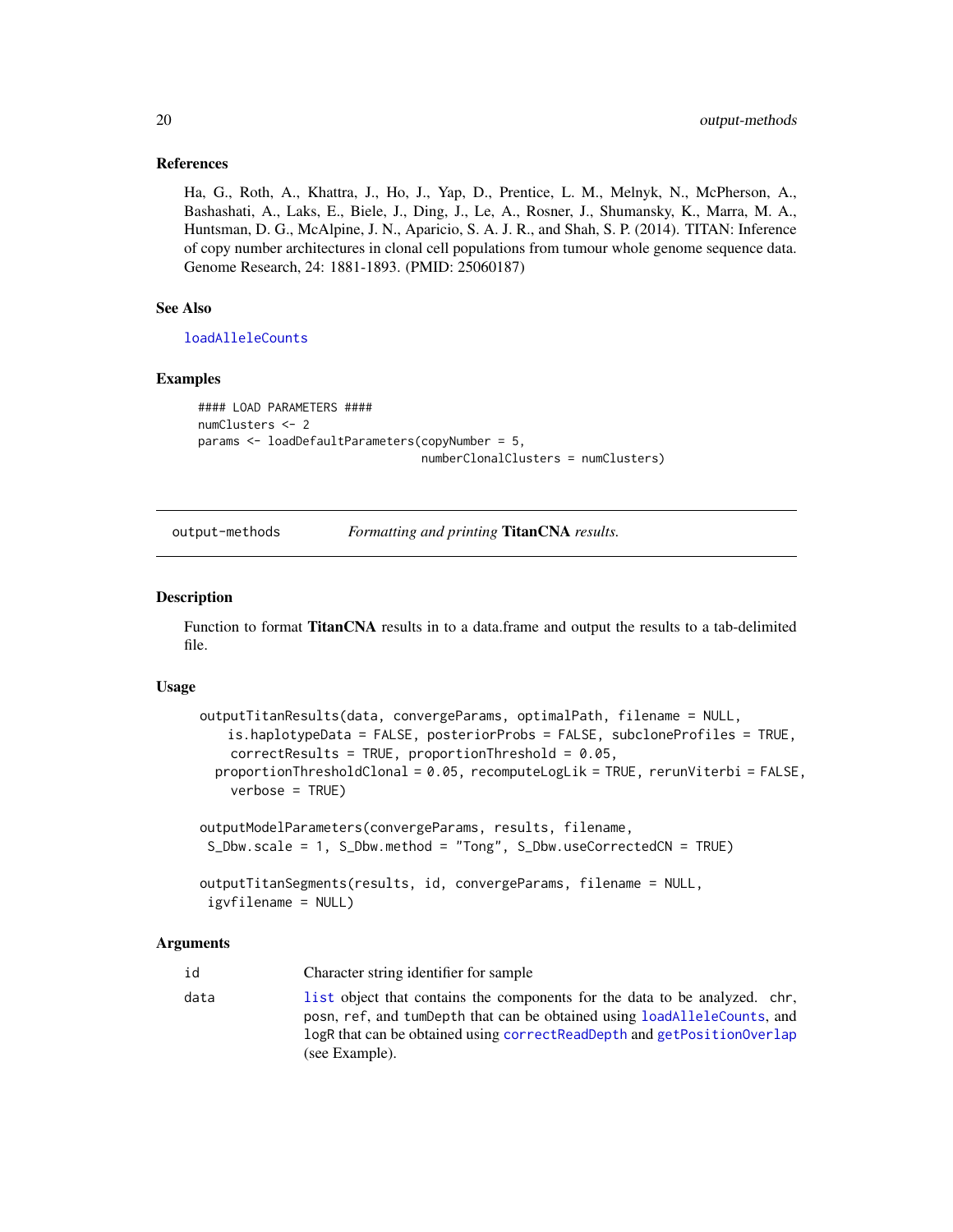<span id="page-20-0"></span>

|                           | convergeParams list object that is returned from the function runEMclonalCN in TitanCNA.                                                                                                                                                                                                                                              |
|---------------------------|---------------------------------------------------------------------------------------------------------------------------------------------------------------------------------------------------------------------------------------------------------------------------------------------------------------------------------------|
| optimalPath               | numeric array containing the optimal TitanCNA genotype and clonal cluster<br>states for each data point in the analysis. optimalPath is obtained from running<br>viterbiClonalCN.                                                                                                                                                     |
| results                   | Formatted TitanCNA results output from outputTitanResults.                                                                                                                                                                                                                                                                            |
| filename                  | Path of the file to write the <b>TitanCNA</b> results.                                                                                                                                                                                                                                                                                |
| igvfilename               | Path of the file to write the IGV seg file.                                                                                                                                                                                                                                                                                           |
|                           | posteriorProbs Logical TRUE to include the posterior marginal probabilities in printing to filename.                                                                                                                                                                                                                                  |
| is.haplotypeData          |                                                                                                                                                                                                                                                                                                                                       |
|                           | Logical TRUE if the data contains the haplotype information. In particular,<br>the column headers HaplotypeCount, HaplotypeDepth, HaplotypeRatio are<br>included.                                                                                                                                                                     |
| subcloneProfiles          |                                                                                                                                                                                                                                                                                                                                       |
|                           | Logical TRUE to include the subclone profiles to the output data. frame. Cur-<br>rently, this only works for 1 or 2 clonal clusters.                                                                                                                                                                                                  |
|                           | correctResults Logical TRUE to correct the results by removing empty clusters and adjusting<br>cellular prevalence and normal contamination parameters accordingly.                                                                                                                                                                   |
| recomputeLogLik           |                                                                                                                                                                                                                                                                                                                                       |
|                           | Logical TRUE to re-run forwards-backwards to re-estimate the log-likelihood<br>after correcting results (e.g. correctResults is TRUE)                                                                                                                                                                                                 |
| rerunViterbi              | Logical TRUE to re-run viterbi to segment the results again after correcting re-<br>sults (e.g. correctResults is TRUE)                                                                                                                                                                                                               |
| proportionThreshold       |                                                                                                                                                                                                                                                                                                                                       |
|                           | Minimum proportion of the genome altered (by SNPs) for a cluster to be re-<br>tained. Clonal clusters having lower proportion of alteration are removed.                                                                                                                                                                              |
| proportionThresholdClonal |                                                                                                                                                                                                                                                                                                                                       |
|                           | Minimum proportion of genome altered by clonal events (by SNPs) for the high-<br>est cellular prevalence cluster. If the highest prevalence cluster contains lower<br>proportion of events than this threshold, this cluster will be removed and the<br>next highest (subclonal) cluster will be readjusted to be the clonal cluster. |
| S_Dbw.scale               | The S_Dbw validity index can be adjusted to account for differences between<br>datasets. SDbw. scale can be used to penalize the S_Dbw dens. bw component.<br>The default is 1.                                                                                                                                                       |
| S_Dbw.method              | Compute S_Dbw validity index using Halkidi or Tong method. See computeSDbwIndex.                                                                                                                                                                                                                                                      |
| S_Dbw.useCorrectedCN      |                                                                                                                                                                                                                                                                                                                                       |
|                           | TRUE: Will use corrected copy number calls for computing S_Dbw validity in-<br>dex.                                                                                                                                                                                                                                                   |
| verbose                   | Print status messages.                                                                                                                                                                                                                                                                                                                |

# Details

[outputModelParameters](#page-19-1) outputs to a file with the estimated TITAN model parameters and model selection index. Each row contains information regarding different parameters:

1) Normal contamination estimate - proportion of normal content in the sample; tumour content is 1 minus this number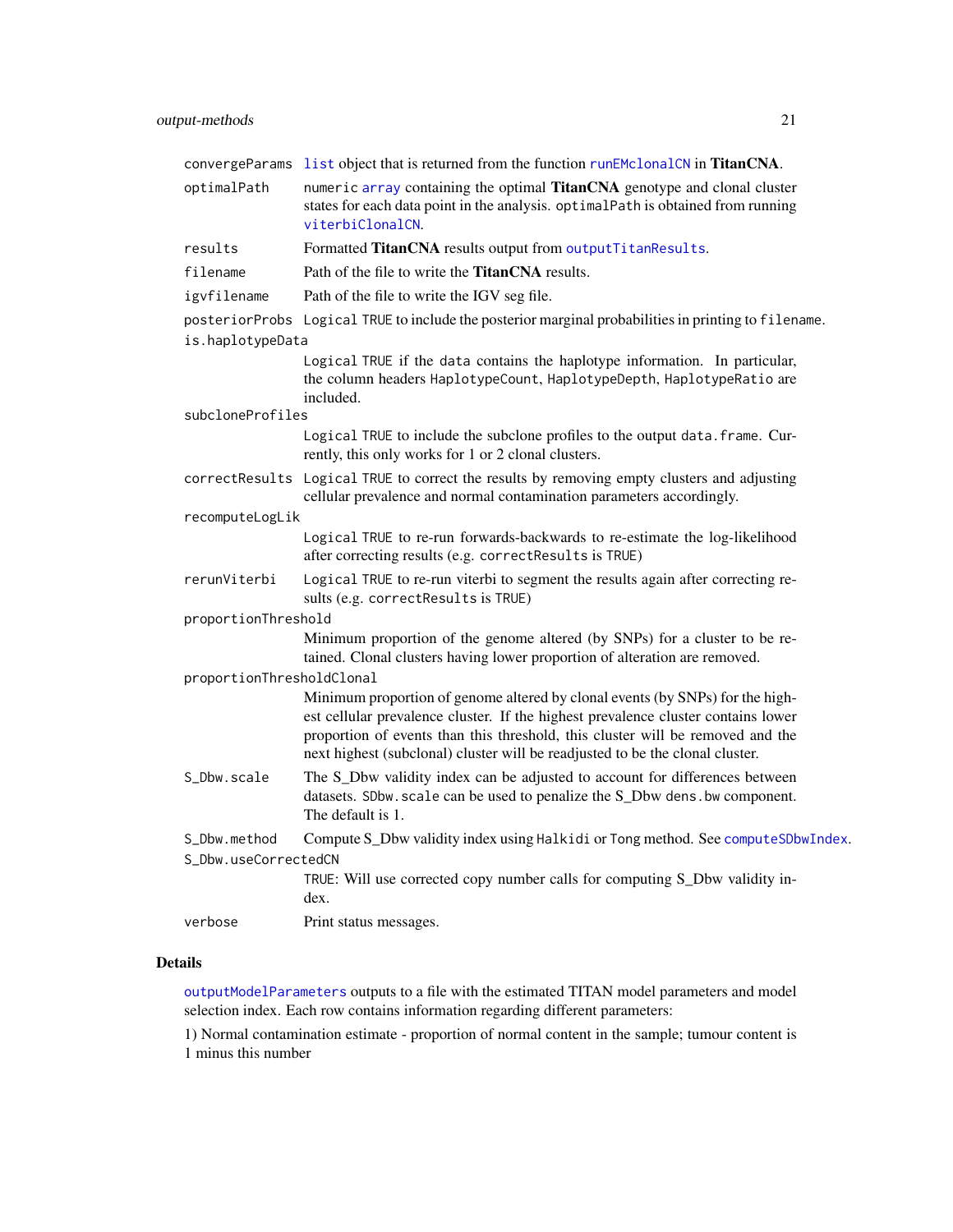<span id="page-21-0"></span>2) Average tumour ploidy estimate - average number of estimated copies in the genome; 2 represents diploid

3) Clonal cluster cellular prevalence - Z denotes the number of clonal clusters; each value (spacedelimited) following are the cellular prevalence estimates for each cluster. Cellular prevalence here is defined as the proportion of tumour sample that does contain the aberrant genotype.

4) Genotype binomial means for clonal cluster Z - set of 21 binomial estimated parameters for each specified cluster

5) Genotype Gaussian means for clonal cluster Z - set of 21 Gaussian estimated means for each specified cluster

6) Genotype Gaussian variance - set of 21 Gaussian estimated variances; variances are shared for across all clusters

7) Number of iterations - number of EM iterations needed for convergence

8) Log likelihood - complete data log-likelihood for current cluster run

9) S\_Dbw dens.bw - density component of S\_Dbw index; see [computeSDbwIndex](#page-3-1)

10) S\_Dbw scat - scatter component of S\_Dbw index; see [computeSDbwIndex](#page-3-1)

11) S\_Dbw validity index - used for model selection where the run with optimal number of clusters based on lowest S\_Dbw index. This value is slightly modified from that computed from [computeSDbwIndex](#page-3-1). It is computed as S\_Dbw= S\_Dbw.scale \* dens.bw + scat

12) S\_Dbw dens.bw, scat, validity index is computed for LogRatio and AllelicRatio datatypes, as well as the combination of Both. For Both, the values are summed for both datatypes.

[outputTitanResults](#page-19-1) outputs a file that has the similar format described in 'Value' section.

#### Value

[outputTitanResults](#page-19-1) also returns a list containing the following:

| results     | TITAN results, uncorrected for cluster number and parameters                                |
|-------------|---------------------------------------------------------------------------------------------|
| corrResults | TITAN results, corrected by removing empty clusters and parameters adjusted<br>accordingly. |
|             | convergeParams Corrected parameter object                                                   |

The results and corrResults are [data.table](#page-0-0) objects, where each row corresponds to a position in the analysis, and with the following columns:

| Chr          | character denoting chromosome number. ChrX and ChrY uses 'X' and 'Y'. |
|--------------|-----------------------------------------------------------------------|
| Position     | genomic coordinate                                                    |
| RefCount     | number of reads matching the reference base                           |
| NRefCount    | number of reads matching the non-reference base                       |
| Depth        | total read depth at the position                                      |
| AllelicRatio | RefCount/Depth                                                        |
| LogRatio     | log2 ratio between normalized tumour and normal read depths           |
| CopyNumber   | predicted <b>TitanCNA</b> copy number                                 |
| TITANstate   | internal state number used by <b>TitanCNA</b> ; see Reference         |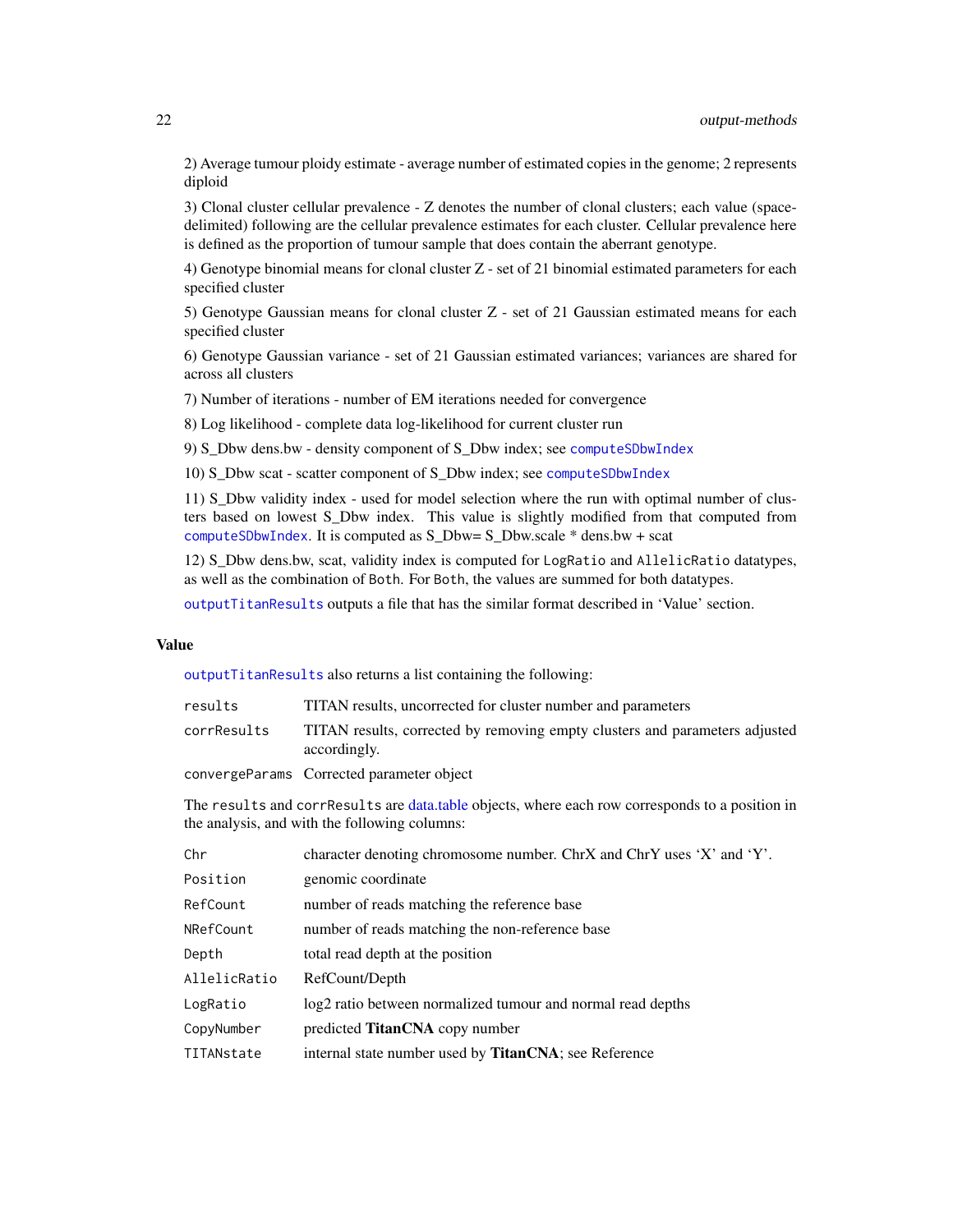<span id="page-22-0"></span>

| TITANcall            | interpretable TitanCNA state; string (HOMD, DLOH, HET, NLOH, ALOH, ASCNA, BCNA, UBCNA);<br>See Reference       |
|----------------------|----------------------------------------------------------------------------------------------------------------|
| ClonalCluster        | predicted TitanCNA clonal cluster; lower cluster numbers represent clusters<br>with higher cellular prevalence |
| CellularPrevalence   |                                                                                                                |
|                      | proportion of tumour cells containing event; not to be mistaken as proportion of<br>sample (including normal)  |
| data.frame.          | If subcloneProfiles is set to TRUE, then the subclone profiles will be appended to the output                  |
| Subclone1.CopyNumber |                                                                                                                |
|                      | Integer copy number for Subclone 1.                                                                            |
| Subclone1.TITANcall  |                                                                                                                |
|                      | States for Subclone 1                                                                                          |
| Subclone1.Prevalence |                                                                                                                |
|                      | The cellular prevalence of Subclone 1, or sometimes referred to as the subclone<br>fraction.                   |
|                      | outputModelParameters returns a list containing the S_Dbw model selection:                                     |
| dens.bw              |                                                                                                                |
| scat                 |                                                                                                                |

#### Author(s)

Gavin Ha <gavinha@gmail.com>

S\_Dbw S\_Dbw.scale \* dens.bw + scat

#### References

Ha, G., Roth, A., Khattra, J., Ho, J., Yap, D., Prentice, L. M., Melnyk, N., McPherson, A., Bashashati, A., Laks, E., Biele, J., Ding, J., Le, A., Rosner, J., Shumansky, K., Marra, M. A., Huntsman, D. G., McAlpine, J. N., Aparicio, S. A. J. R., and Shah, S. P. (2014). TITAN: Inference of copy number architectures in clonal cell populations from tumour whole genome sequence data. Genome Research, 24: 1881-1893. (PMID: 25060187)

#### See Also

[runEMclonalCN](#page-26-1), [viterbiClonalCN](#page-31-1), [computeSDbwIndex](#page-3-1)

# Examples

```
data(EMresults)
```
#### COMPUTE OPTIMAL STATE PATH USING VITERBI #### optimalPath <- viterbiClonalCN(data, convergeParams)

#### FORMAT RESULTS #### results <- outputTitanResults(data, convergeParams, optimalPath,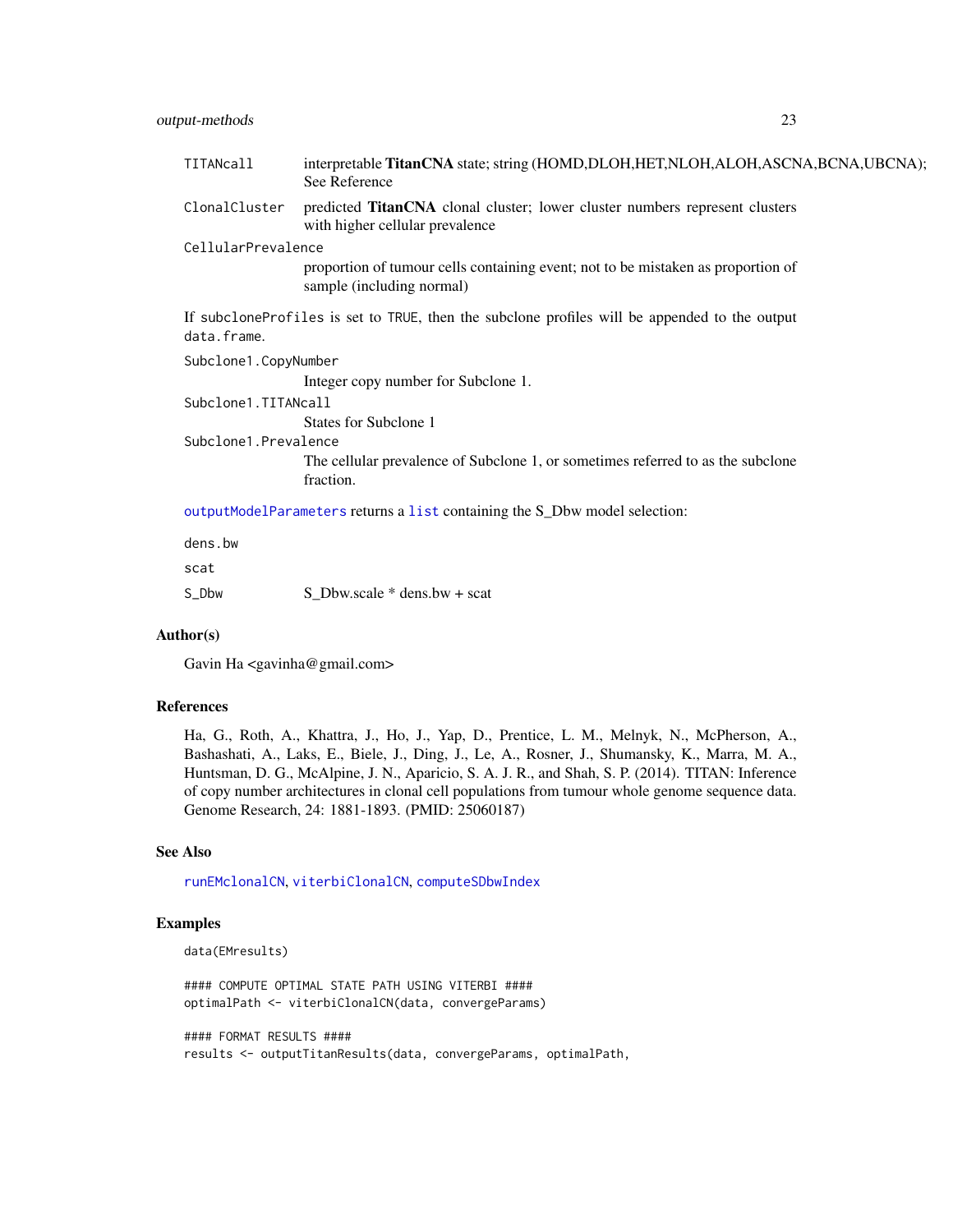```
filename = NULL, posteriorProbs = FALSE,
                              subcloneProfiles = TRUE, correctResults = TRUE,
                              proportionThreshold = 0.05, recomputeLogLik = FALSE,
                              proportionThresholdClonal = 0.05,
                              is.haplotypeData = FALSE)
## use corrected parameters
convergeParams <- results$convergeParam
## use corrected results
results <- results$corrResults
#### OUTPUT RESULTS TO FILE ####
outparam <- paste0("cluster2_params.txt")
outputModelParameters(convergeParams, results, outparam)
#### OUTPUT SEGMENTS TO FILE ####
outseg <- paste0("cluster2_segs.txt")
outigv <- paste0("cluster2.seg")
segs <- outputTitanSegments(results, id = "test", convergeParams,
 filename = outseg, igvfilename = outigv)
# segment results also stored in data.frame "segs"
```
Plotting TITAN results

```
Plotting functions for TitanCNA results.
```
# <span id="page-23-1"></span>**Description**

Three plotting functions for **TitanCNA** results. plotCNlogRByChr plots the copy number results from log ratio data. plotAllelicRatio plots the allelic imbalance and loss of heterozygosity (LOH) from allelic ratio data. plotClonalFrequency plots the clonal cluster and cellular prevalence results for each data point.

#### Usage

```
plotAllelicRatio(dataIn, chr = c(1:22), geneAnnot = NULL, spacing = 4,
    xlim = NULL, ...plotClonalFrequency(dataIn, chr = c(1:22), normal = NULL, geneAnnot = NULL,
    spacing = 4, xlim = NULL, ...)
plotCNlogRByChr(dataIn, chr = c(1:22), segs = NULL, plotCorrectedCN = TRUE,
  geneAnnot = NULL, ploidy = NULL, normal = NULL, spacing = 4, alphaVal = 1, xlim = NULL, ...plotSubcloneProfiles(dataIn, chr = c(1:22), geneAnnot = NULL,
   spacing = 4, xlim = NULL, ...plotSegmentMedians(dataIn, resultType = "LogRatio", plotType = "CopyNumber", plotCorrectedCN = TRUE,
  chr = c(1:22), geneAnnot = NULL, ploidy = NULL, spacing = 4, alphaVal = 1, xlim = NULL,
plot.new = FALSE, lwd = 8, ...)
plotHaplotypeFraction(dataIn, chr = c(1:22), resultType = "HaplotypeRatio", colType = "Haplotypes",
  phaseBlockCol = c("#9ad0f3", "#CC79A7"), geneAnnot = NULL, spacing = 4, xlim = NULL, ...)
```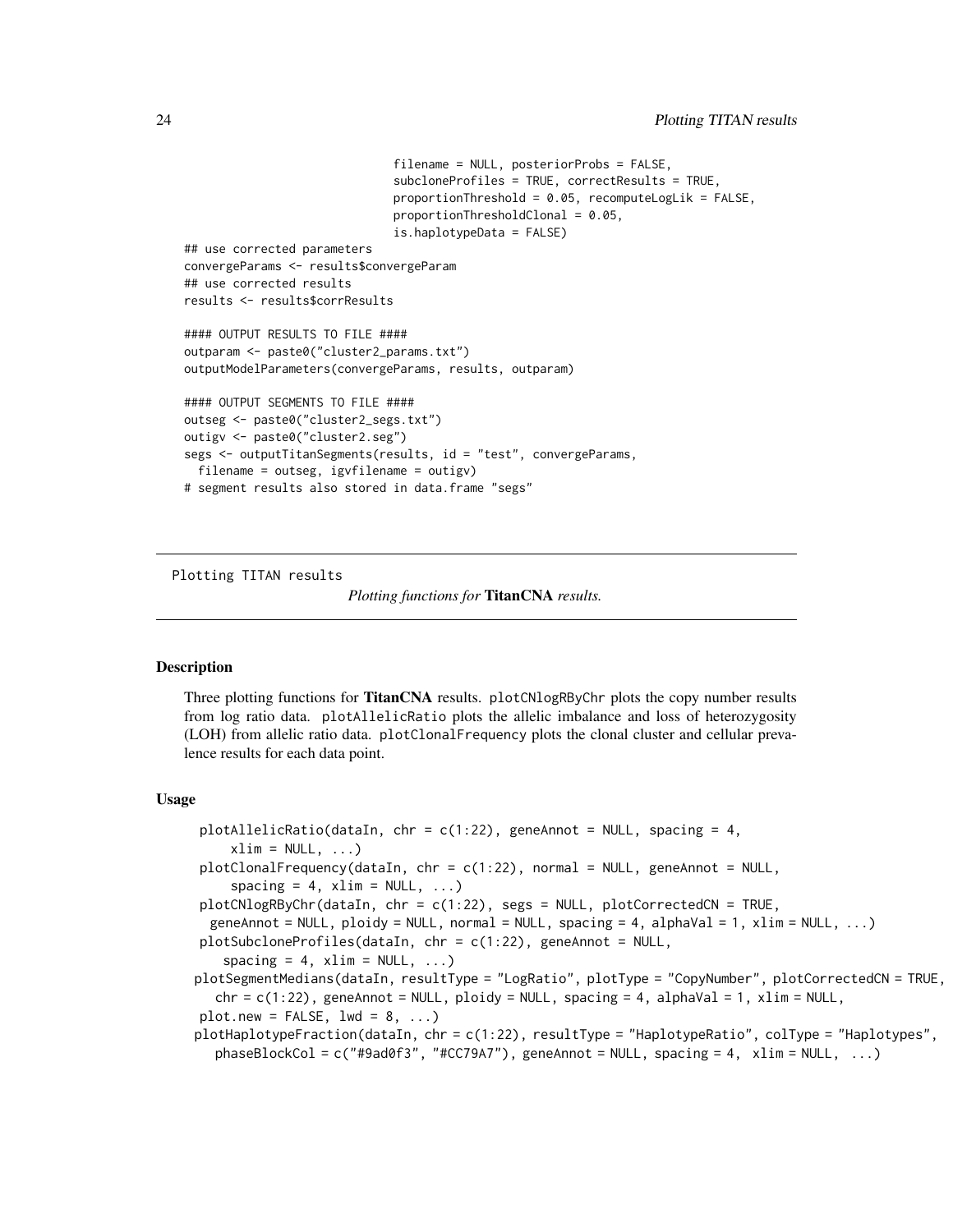# <span id="page-24-0"></span>Arguments

| dataIn          | Formatted TitanCNA results output from outputTitanResults. See Example.                                                                                                                                                                                                                      |
|-----------------|----------------------------------------------------------------------------------------------------------------------------------------------------------------------------------------------------------------------------------------------------------------------------------------------|
| chr             | Plot results for specified chr. The default is to plot chromosomes 1 to 22. The<br>chromosome naming style will be automatically set to the input dataIn.                                                                                                                                    |
| segs            | data.frame containing named columns: Chromosome, Median_logR, Start_Position.bp.,<br>End_Position.bp This data can be read in from the segments generated by<br>the TITANRunner pipeline. These segments will be overlaid in the plots as lines<br>at the median log ratio for each segment. |
| resultType      | For plotSegmentMedians: specify the data type ('LogRatio' or 'AllelicRatio')<br>to plot. For plotHaplotypeFraction: specify the data type ('HaplotypeRatio'<br>or 'AllelicRatio') to plot.                                                                                                   |
| plotType        | Specify whether to plot the 'CopyNumber' or 'Ratio' values for the resultType.                                                                                                                                                                                                               |
| colType         | Specify the color scheme to use: 'Haplotypes' or 'CopyNumber'. For 'Haplo-<br>types', alternating blue and red used to illustrated the data within phased hap-<br>lotype blocks. For 'CopyNumber', the same colors as plotAllelicRatio are<br>used for allelic copy number events.           |
| plotCorrectedCN |                                                                                                                                                                                                                                                                                              |
|                 | TRUE if the plot will use 'Corrected_Copy_Number' for color of data points or<br>lines.                                                                                                                                                                                                      |
| geneAnnot       | data. frame specifying the genes to annotate in the plot. Gene boundaries are<br>indicated using vertical dotted grey lines and gene symbols are shown at the<br>top of the plot. geneAnnot must have four columns: gene symbol, chr, start<br>coordinate, stop coordinate.                  |
| normal          | numeric scalar indicating the normal contamination. This can be obtained from<br>converge parameters output using runEMclonalCN. See Example.                                                                                                                                                |
| ploidy          | numeric scalar indicating the tumour ploidy used to adjust the copy number<br>plot plotCNlogRByChr. This can be obtained from converge parameters output<br>using runEMclonalCN. See Example. If NULL is used, then ploidy adjustment is<br>not used in the plot.                            |
| phaseBlockCol   | Two-element vector specifying the color to plot for alternating haplotype phase<br>blocks.                                                                                                                                                                                                   |
| spacing         | Number of lines of spacing for the margin spacing at the bottom of the plot.<br>Useful if an idiogram/karogram is plot underneath.                                                                                                                                                           |
| alphaVal        | Set an alpha value between 0 and 1 to allow transparency in the points being<br>plot.                                                                                                                                                                                                        |
| xlim            | Two element vector to specify the xlim for the plot. If NULL, then entire chro-<br>mosome is plot.                                                                                                                                                                                           |
| lwd             | Explicitly specify the line width for segments being plot.                                                                                                                                                                                                                                   |
| plot.new        | TRUE if a new plot is used. Set to FALSE to overlay an existing plot.                                                                                                                                                                                                                        |
|                 | Additional arguments used in the plot function.                                                                                                                                                                                                                                              |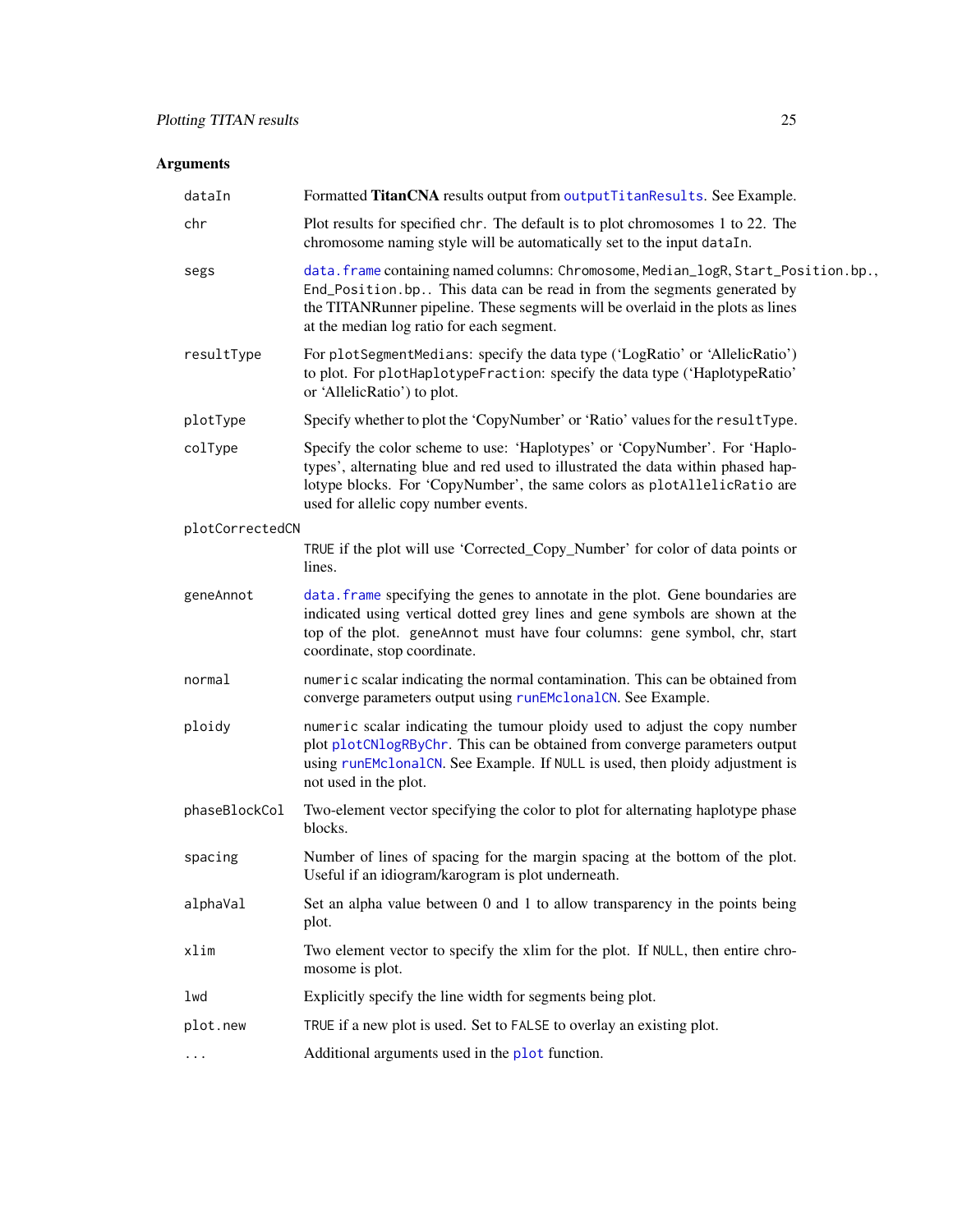#### <span id="page-25-0"></span>Details

[plotCNlogRByChr](#page-23-1) plots the copy number alterations from log ratio data. The Y-axis is based on log ratios. Log ratios are computed ratios between normalized tumour and normal read depths. Data points close to 0 represent diploid, above 0 are copy gains, below 0 are deletions. ploidy argument adjusts the baseline of the data points. Colours represent the copy number state. Bright Green - Homozygous deletion (HOMD) Green - Hemizygous deletion (DLOH) Blue - Diploid heterozygous (HET), Copy-neutral LOH (NLOH) Dark Red - GAIN Red - Allele-specific CNA (ASCNA), Unbalanced CNA (UBCNA), Balanced CNA (BCNA)

[plotAllelicRatio](#page-23-1) plots the allelic imbalance and loss of heterozygosity from allelic ratio data. The Y-axis is based on allelic ratios. Allelic ratios are computed as RefCount/Depth. Data points close to 1 represent homozygous reference base, close to 0 represent homozygous non-reference base, and close to 0.5 represent heterozygous. Normal contamination influences the divergence away from 0.5 for LOH events. No adjustments are made to the plot as the original data from dataIn are shown. Colours represent the allelic imbalance and LOH state. Grey - HET, BCNA Bright Green - HOMD Green - DLOH, ALOH Blue - NLOH Dark Red - GAIN Red - ASCNA, UBCNA

[plotClonalFrequency](#page-23-1) plots the cellular prevalence and clonal clusters from the results. The Y-axis is the cellular prevalence that includes the normal proportion. Therefore, the cellular prevalence here refers to the proportion in the sample (including normal). Lines are drawn for each data point indicating the cellular prevalence. Heterozygous diploid are not shown because it is a normal genotype and is not categorized as being subclonal (this means 100% of cells are normal). The black horizontal line represents the tumour content labeled as 'T'. Each horizontal grey line represents the cellular prevalence of the clonal clusters labeled as Z1, Z2, etc. Colours are the sames for allelic ratio plots.

[plotSubcloneProfiles](#page-23-1) plots the predicted copy number profile for individual subclones inferred by TITAN. Currently, this only works for solutions having 1 or 2 clonal clusters. The colours are the same as for [plotAllelicRatio](#page-23-1).

[plotSegmentMedians](#page-23-1) plots the segment means for 'LogRatio' or 'AllelicRatio' data. There are also two types of plots for each of the datatypes: 'Ratio' or 'CopyNumber'. For 'Ratio', the logRatio or allelic ratios in the output results files are plot. For 'CopyNumber', the y-axis is converted to the exponentiated absolute copy number levels for the easier interpretability of the results.

[plotHaplotypeFraction](#page-23-1) plots the phased SNP read count of the higher coverage haplotype, normalized by the total coverage of the haplotype. For 'Haplotypes', alternating colors of blue and red are used to illustrate the phased haplotype blocks provided from the input data (see [loadHaplotypeAlleleCounts](#page-12-1)).

#### Author(s)

Gavin Ha <gavinha@gmail.com>

#### References

Ha, G., Roth, A., Khattra, J., Ho, J., Yap, D., Prentice, L. M., Melnyk, N., McPherson, A., Bashashati, A., Laks, E., Biele, J., Ding, J., Le, A., Rosner, J., Shumansky, K., Marra, M. A., Huntsman, D. G., McAlpine, J. N., Aparicio, S. A. J. R., and Shah, S. P. (2014). TITAN: Inference of copy number architectures in clonal cell populations from tumour whole genome sequence data. Genome Research, 24: 1881-1893. (PMID: 25060187)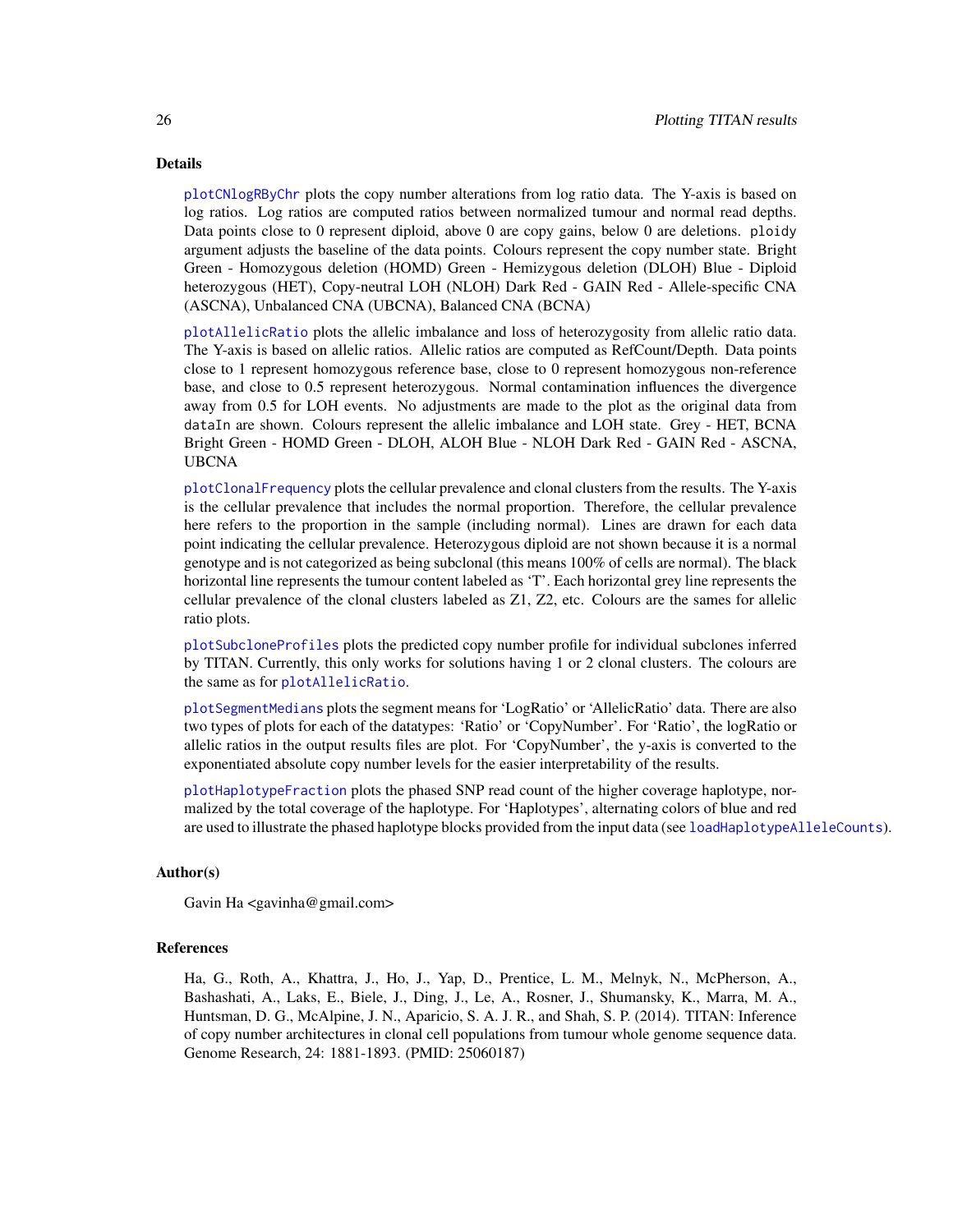# <span id="page-26-0"></span>runEMclonalCN 27

#### See Also

[outputTitanResults](#page-19-1), [runEMclonalCN](#page-26-1), [computeSDbwIndex](#page-3-1)

#### Examples

```
data(EMresults)
```

```
#### COMPUTE OPTIMAL STATE PATH USING VITERBI ####
optimalPath <- viterbiClonalCN(data, convergeParams)
```

```
#### FORMAT RESULTS ####
results <- outputTitanResults(data, convergeParams, optimalPath,
 filename = NULL, posteriorProbs = FALSE,
 correctResults = TRUE, proportionThreshold = 0.05,
 proportionThresholdClonal = 0.05)
convergeParams <- results$convergeParams
results <- results$corrResults # use corrected results
#### PLOT RESULTS ####
norm <- tail(convergeParams$n, 1)
ploidy <- tail(convergeParams$phi, 1)
par(mfrow=c(4, 1))
plotCNlogRByChr(results, chr = 2, segs = NULL, ploidy = ploidy, normal = norm,
 geneAnnot = NULL, ylim = c(-2, 2), cex = 0.5, xlab = "",
 main = "Chr 2")plotAllelicRatio(results, chr = 2, geneAnnot = NULL, ylim = c(0, 1), cex = 0.5,
 xlab = "", main = "Chr 2")
plotClonalFrequency(results, chr = 2, normal = norm, geneAnnot = NULL,
 ylim = c(0, 1), cex = 0.5, xlab = "", main = "Chr 2")plotSubcloneProfiles(results, chr = 2, cex = 2, main = "Chr 2")
segs <- outputTitanSegments(results, id = "test", convergeParams)
plotSegmentMedians(segs, chr=2, resultType = "LogRatio",
 plotType = "CopyNumber", plot.new = TRUE)
```
<span id="page-26-1"></span>runEMclonalCN *Function to run the Expectation Maximization Algorithm in* TitanCNA*.*

### **Description**

Function to run the Expectation Maximization Algorithm for inference of model parameters: cellular prevalence, normal proportion, tumour ploidy. This is a key function in the **TitanCNA** package and is the most computationally intense. This function makes calls to a C subroutine that allows the algorithm to be run more efficiently.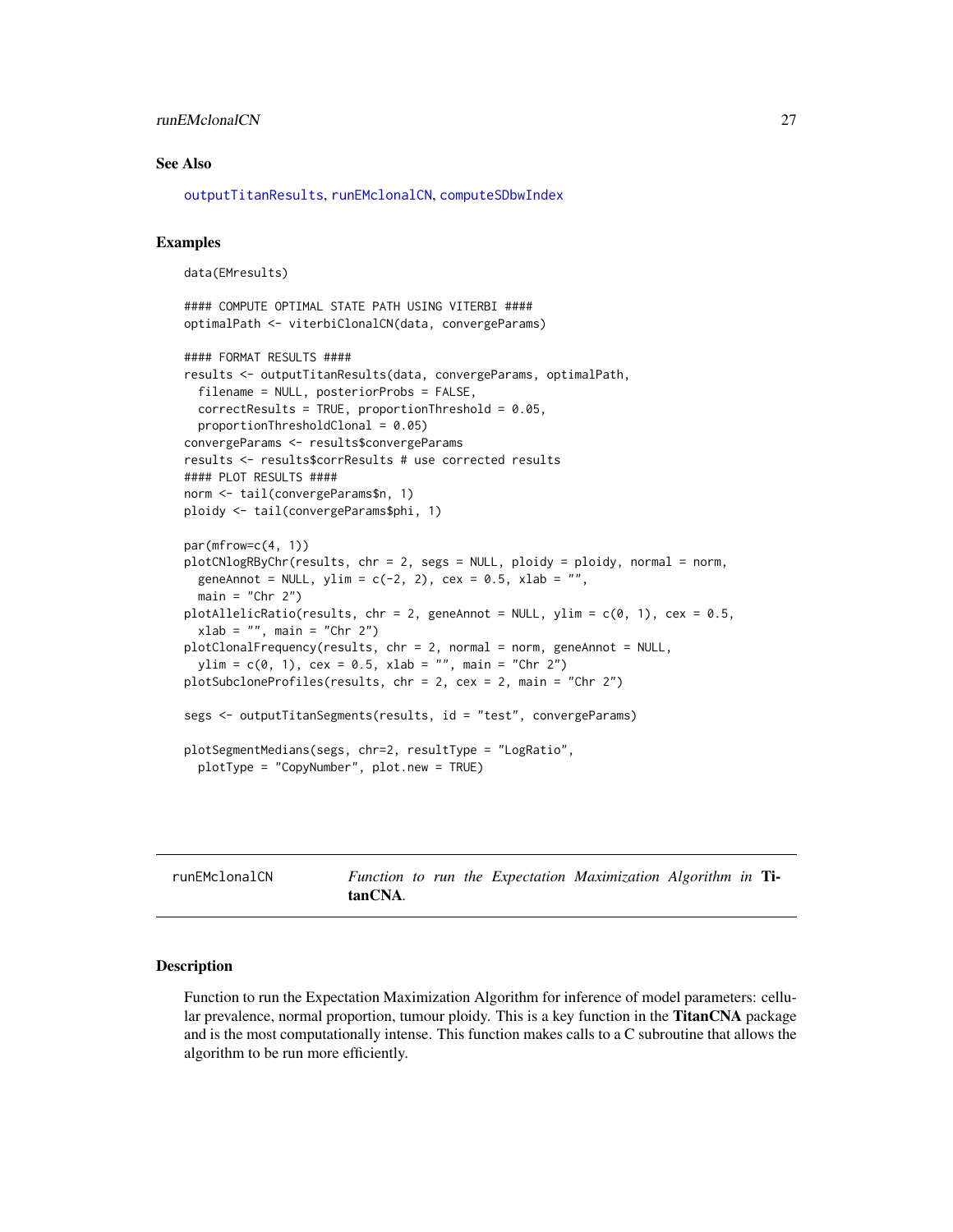# <span id="page-27-0"></span>Usage

```
runEMclonalCN(data, params,
              txnExpLen = 1e15, txnZstrength = 5e05, maxiter = 15,
              maxiterUpdate = 1500, pseudoCounts = 1e-300,
              normalEstimateMethod = "map", estimateS = TRUE,
              estimatePloidy = TRUE, useOutlierState = FALSE,
              likChangeThreshold = 0.001, verbose = TRUE)
```
# Arguments

| data                 | list object that contains the components for the data to be analyzed. chr,<br>posn, ref, and tumDepth that can be obtained using loadAlleleCounts, and<br>logR that can be obtained using correctReadDepth and getPositionOverlap<br>(see Example).                                                                                                                                                           |
|----------------------|---------------------------------------------------------------------------------------------------------------------------------------------------------------------------------------------------------------------------------------------------------------------------------------------------------------------------------------------------------------------------------------------------------------|
| params               | list object that contains major parameters: list object containing copy num-<br>ber and allelic ratio genotype parameters. list object containing the normal<br>contamination parameters. list object containing the tumour ploidy param-<br>eters. <i>list</i> object containing the subclonality (cellular prevalence and clonal<br>cluster) parameters. params can be obtained from loadDefaultParameters. |
| txnExpLen            | Influences prior probability of genotype transitions in the HMM. Smaller value<br>have lower tendency to change state; however, too small and it produces under-<br>flow problems. 1e-9 works well for up to 3 million total positions.                                                                                                                                                                       |
| txnZstrength         | Influences prior probability of clonal cluster transitions in the HMM. Smaller<br>value have lower tendency to change clonal cluster state. 1e-9 works well for<br>up to 3 million total positions.                                                                                                                                                                                                           |
| pseudoCounts         | Small, machine precision values to add to probabilities to avoid underflow. For<br>example, .Machine\$double.eps.                                                                                                                                                                                                                                                                                             |
| maxiter              | Maximum number of expectation-maximization iterations allowed. In practice,<br>for TitanCNA, it will usually not exceed 20.                                                                                                                                                                                                                                                                                   |
| maxiterUpdate        | Maximum number of coordinate descent iterations during the M-step (of EM<br>algorithm) when parameters are estimated.                                                                                                                                                                                                                                                                                         |
| normalEstimateMethod |                                                                                                                                                                                                                                                                                                                                                                                                               |
|                      | Specifies how to handle normal proportion estimation. Using map will use<br>the maximum a posteriori estimation. Using fixed will not estimate the nor-<br>mal proportion; the normal proportion will be fixed to whatever is specified in<br>params\$normalParams\$n_0. See Details.                                                                                                                         |
| estimateS            | Logical indicating whether to account for clonality and estimate subclonal events.<br>See Details.                                                                                                                                                                                                                                                                                                            |
| useOutlierState      | estimatePloidy Logical indicating whether to estimate and account for tumour ploidy.                                                                                                                                                                                                                                                                                                                          |
|                      | Logical indicating whether an additional outlier state should be used. In prac-<br>tice, this is usually not necessary.                                                                                                                                                                                                                                                                                       |
| likChangeThreshold   |                                                                                                                                                                                                                                                                                                                                                                                                               |
|                      | EM convergence criteria - stop EM when complete log likelihood changes less<br>than the proportion specified by this argument.                                                                                                                                                                                                                                                                                |
| verbose              | Set to FALSE to suppress program messages.                                                                                                                                                                                                                                                                                                                                                                    |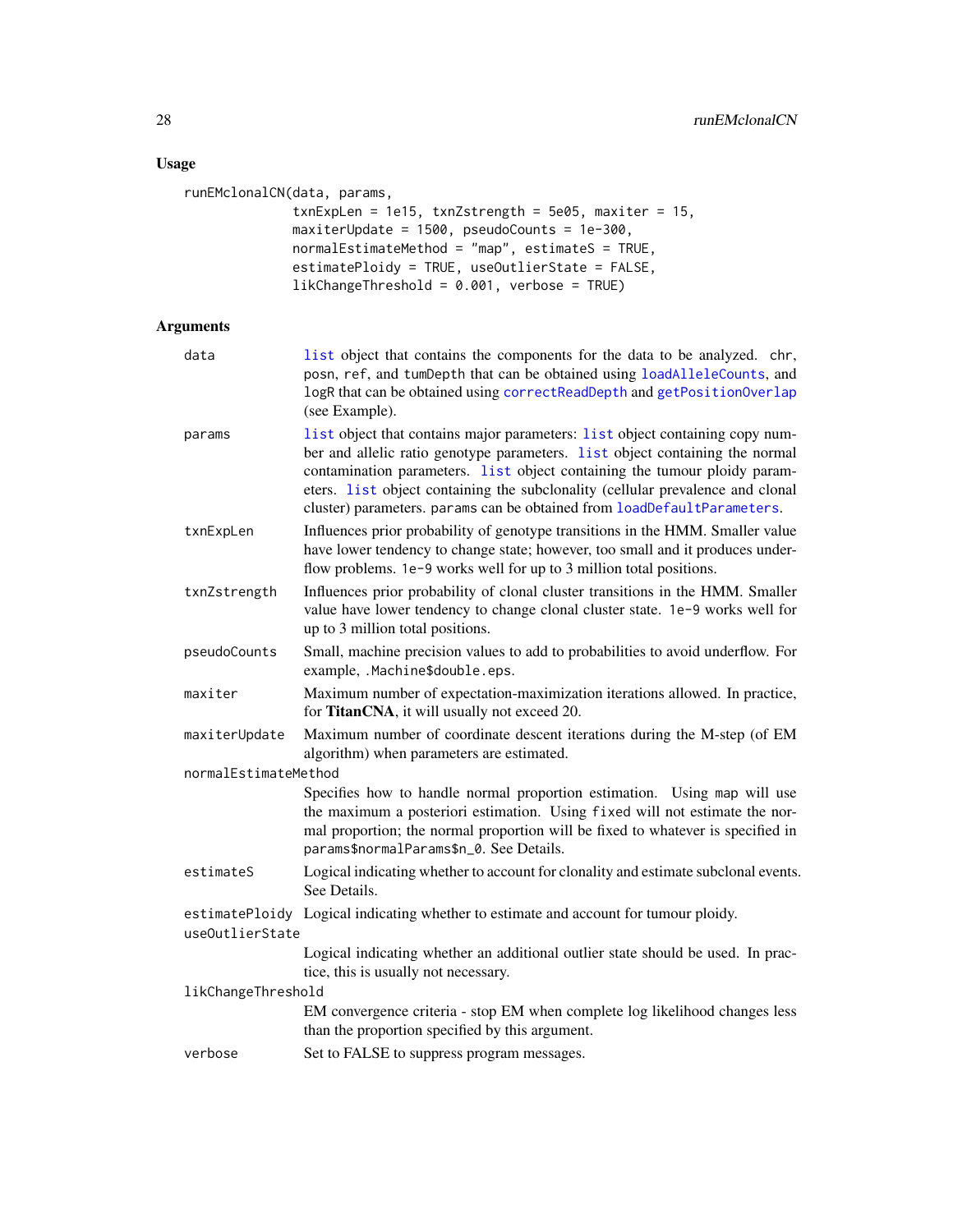# <span id="page-28-0"></span>runEMclonalCN 29

#### Details

This function is implemented with the ["foreach"](#page-0-0) package and therefore supports parallelization. See "doMC" or "doMPI" for some parallelization packages.

The forwards-backwards algorithm is used for the E-step in the EM algorithm. This is done using a call to a C subroutine for each chromosome. The maximization step uses maximum a posteriori (MAP) for estimation of parameters.

If the sample has absolutely no normal contamination, then assign nParams\$n\_ $0 \le \theta$  and use argument normalEstimateMethod="fixed".

estimateS should always be set to TRUE. If no subclonality is expected, then use [loadDefaultParameters\(](#page-17-1)numberClonalCl Using estimateS=FALSE and [loadDefaultParameters\(](#page-17-1)numberClonalClusters=0) is gives more or less the same results.

# Value

[list](#page-0-0) with components for results returned from the EM algorithm, including converged parameters, posterior marginal responsibilities, log likelihood, and original parameter settings.

| n      | Converged estimate for normal contamination parameter. numeric array con-<br>taining estimates at each EM iteration.                                                                                                                                                                                                                                                 |
|--------|----------------------------------------------------------------------------------------------------------------------------------------------------------------------------------------------------------------------------------------------------------------------------------------------------------------------------------------------------------------------|
| S      | Converged estimate(s) for cellular prevalence parameter(s). This value is defined<br>as the proportion of tumour sample that does not contain the aberrant genotype.<br>This will contrast what is output in outputTitanResults. numeric array con-<br>taining estimates at each EM iteration. If more than one cluster is specified, then<br>s is a numeric matrix. |
| var    | Converged estimates for variance parameter of the Gaussian mixtures used to<br>model the log ratio data. numeric matrix containing estimates at each EM<br>iteration.                                                                                                                                                                                                |
| phi    | Converged estimate for tumour ploidy parameter. numeric array containing<br>estimates at each EM iteration.                                                                                                                                                                                                                                                          |
| piG    | Converged estimate for initial genotype state distribution. numeric matrix con-<br>taining estimates at each EM iteration.                                                                                                                                                                                                                                           |
| piZ    | Converged estimate for initial clonal cluster state distribution. numeric matrix<br>containing estimates at each EM iteration.                                                                                                                                                                                                                                       |
| muR    | Mean of binomial mixtures computed as a function of s and n. numeric matrix<br>containing estimates at each EM iteration. See References for mathematical<br>details.                                                                                                                                                                                                |
| muC    | Mean of Gaussian mixtures computed as a function of s, n, and phi. numeric<br>matrix containing estimates at each EM iteration. See References for mathe-<br>matical details.                                                                                                                                                                                        |
| loglik | Posterior Log-likelihood that includes data likelihood and the priors. numeric<br>array containing estimates at each EM iteration.                                                                                                                                                                                                                                   |
| rhoG   | Posterior marginal probabilities for the genotype states computed during the E-<br>step. Only the final iteration is returned as a numeric matrix.                                                                                                                                                                                                                   |
| rhoZ   | Posterior marginal probabilities for the clonal cluster states computed during the<br>E-step. Only the final iteration is returned as a numeric matrix.                                                                                                                                                                                                              |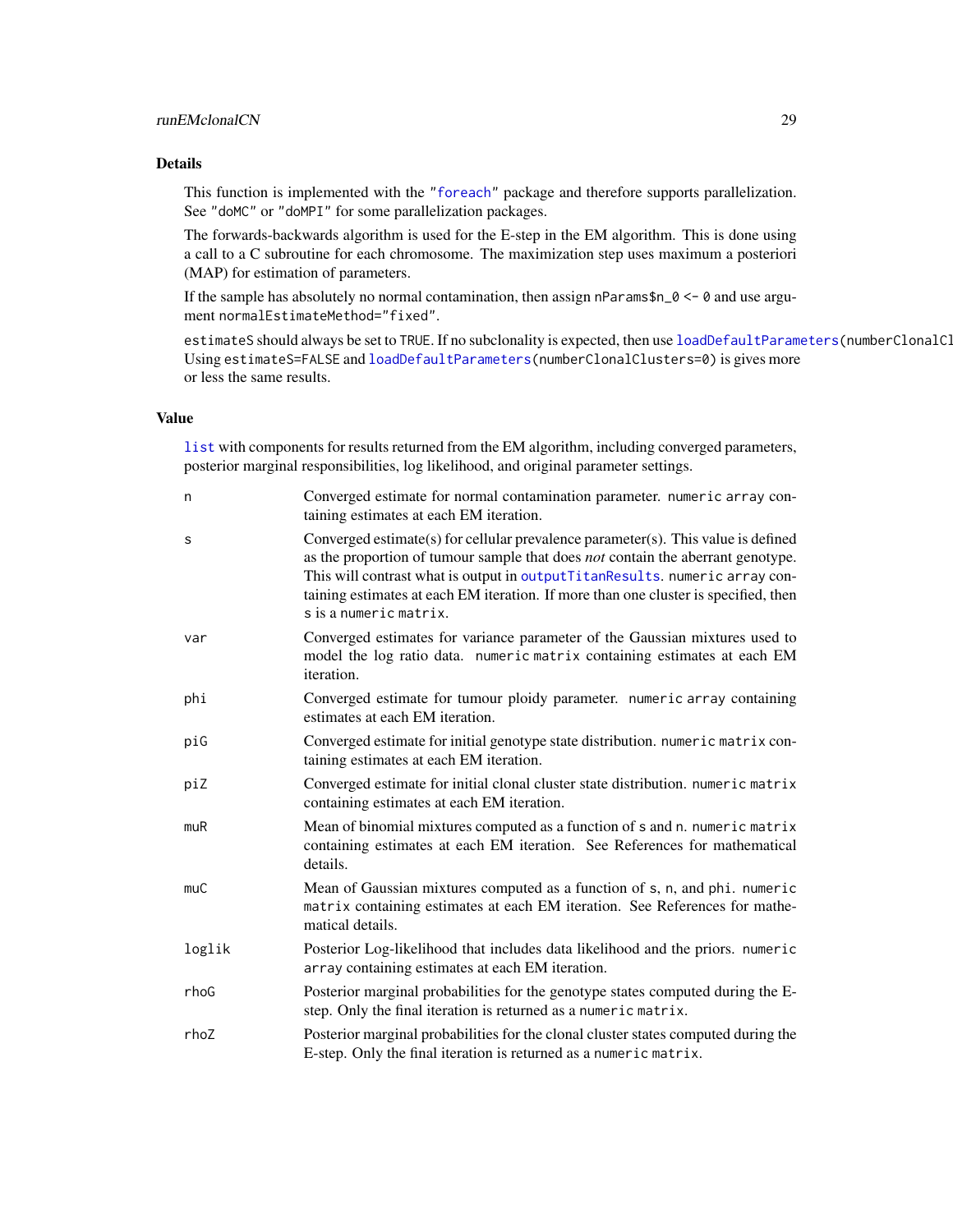<span id="page-29-0"></span>

|                 | genotypeParams Original genotype parameters. See loadDefaultParameters.        |  |
|-----------------|--------------------------------------------------------------------------------|--|
| ploidyParams    | Original tumour ploidy parameters. See loadDefaultParameters.                  |  |
| normalParams    | Original normal contamination parameters. See loadDefaultParameters.           |  |
| clonalParams    | Original subclonal parameters. See loadDefaultParameters.                      |  |
| txnExpLen       | Original genotype transition expected length. See load Default Parameters.     |  |
| txnZstrength    | Original clonal cluster transition expected length. See loadDefaultParameters. |  |
| useOutlierState |                                                                                |  |
|                 | Original setting indicating usage of outlier state. See loadDefaultParameters. |  |

#### Author(s)

Gavin Ha <gavinha@gmail.com>

# References

Ha, G., Roth, A., Khattra, J., Ho, J., Yap, D., Prentice, L. M., Melnyk, N., McPherson, A., Bashashati, A., Laks, E., Biele, J., Ding, J., Le, A., Rosner, J., Shumansky, K., Marra, M. A., Huntsman, D. G., McAlpine, J. N., Aparicio, S. A. J. R., and Shah, S. P. (2014). TITAN: Inference of copy number architectures in clonal cell populations from tumour whole genome sequence data. Genome Research, 24: 1881-1893. (PMID: 25060187)

### See Also

["foreach"](#page-0-0), "doMC", "doMPI", [loadAlleleCounts](#page-15-1), [loadDefaultParameters](#page-17-1), [viterbiClonalCN](#page-31-1)

#### Examples

```
message('Running TITAN ...')
#### LOAD DATA ####
infile <- system.file("extdata", "test_alleleCounts_chr2.txt",
              package = "TitanCNA")
data <- loadAlleleCounts(infile)
#### LOAD PARAMETERS ####
message('titan: Loading default parameters')
numClusters <- 2
params <- loadDefaultParameters(copyNumber = 5,
              numberClonalClusters = numClusters, skew = 0.1)#### READ COPY NUMBER FROM HMMCOPY FILE ####
message('titan: Correcting GC content and mappability biases...')
tumWig <- system.file("extdata", "test_tum_chr2.wig", package = "TitanCNA")
normWig <- system.file("extdata", "test_norm_chr2.wig", package = "TitanCNA")
gc <- system.file("extdata", "gc_chr2.wig", package = "TitanCNA")
map <- system.file("extdata", "map_chr2.wig", package = "TitanCNA")
cnData <- correctReadDepth(tumWig, normWig, gc, map)
logR <- getPositionOverlap(data$chr, data$posn, cnData)
data$logR <- log(2^logR) #transform to natural log
```
#### FILTER DATA FOR DEPTH, MAPPABILITY, NA, etc ####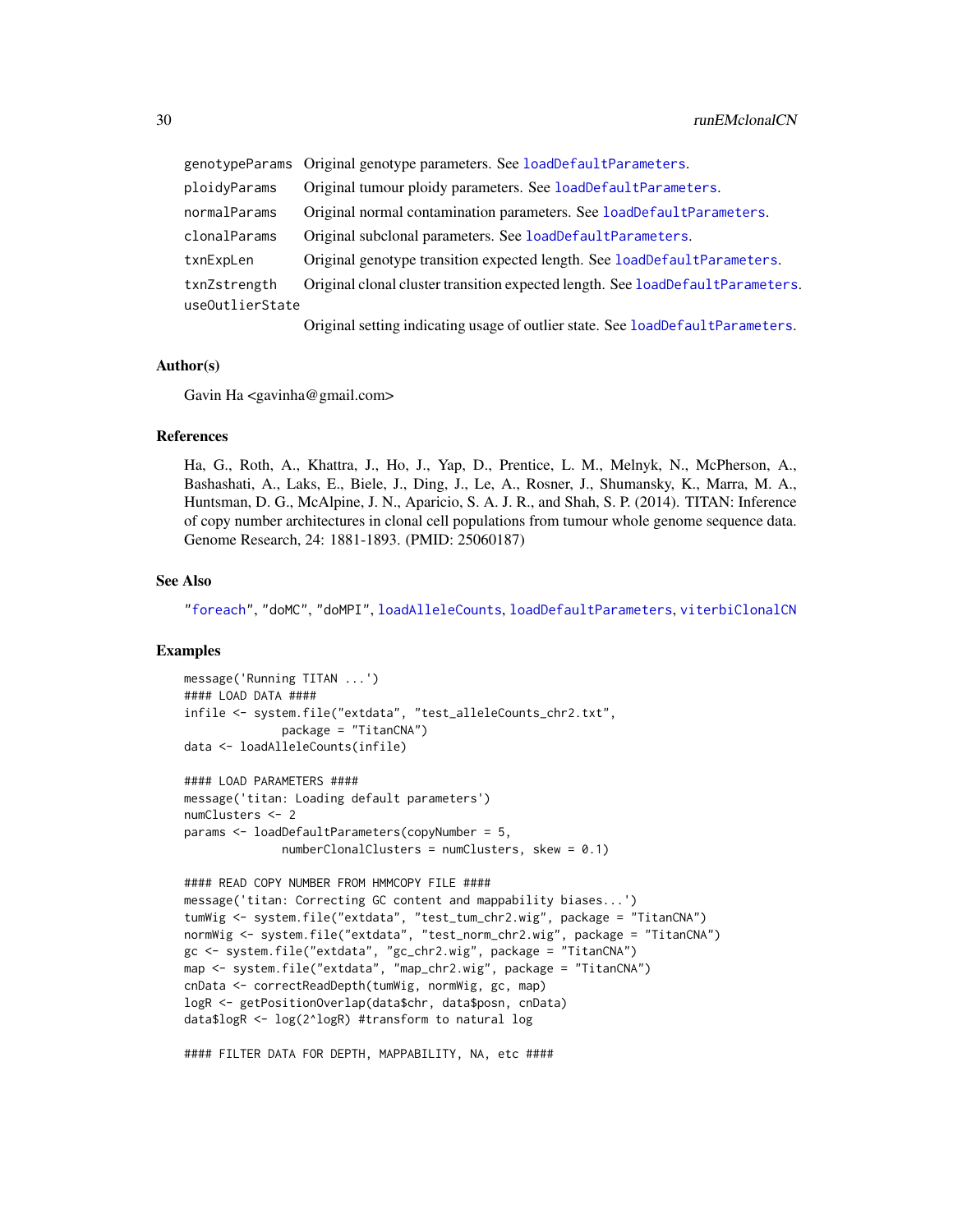#### <span id="page-30-0"></span>TitanCNA trained dataset 31

```
data <- filterData(data, 1:24, minDepth = 10, maxDepth = 200, map = NULL)
#### EM (FWD-BACK) TO TRAIN PARAMETERS ####
#### Can use parallelization packages ####
K <- length(params$genotypeParams$alphaKHyper)
params$genotypeParams$alphaKHyper <- rep(500, K)
params$ploidyParams$phi_0 <- 1.5
convergeParams <- runEMclonalCN(data, params,
                                maxiter = 3, maxiterUpdate = 500,
                                txnExpLen = 1e15, txnZstrength = 5e5,
                                useOutlierState = FALSE,
                                normalEstimateMethod = "map",
                                estimateS = TRUE, estimatePloidy = TRUE)
```
TitanCNA trained dataset

*TITAN EM trained results for an example dataset*

#### **Description**

Data for chromosome 2 for a triple-negative breast cancer dataset and the expectation-maximization (EM) trained results. Only 20,000 datapoints are included and the data has been scrambled to anonymize patient SNPs.

data Processed input data that is first generated by [loadAlleleCounts](#page-15-1), and includes log ratios that have been GC content and mappability corrected using [correctReadDepth](#page-7-1).

convergeParams EM results that are generated by [runEMclonalCN](#page-26-1)

#### Usage

data(EMresults)

#### Format

'data' is a list. 'convergeParams' is a list.

#### References

Shah SP et al. (2012). The clonal and mutational evolution spectrum of primary triple-negative breast cancers. Nature, 486(7403): 395-399. (PMID: 22495314)

Ha, G., Roth, A., Lai, D., Bashashati, A., Ding, J., Goya, R., Giuliany, R., Rosner, J., Oloumi, A., Shumansky, K., Chin, S.F., Turashvili, G., Hirst, M., Caldas, C., Marra, M. A., Aparicio, S., and Shah, S. P. (2012). Integrative analysis of genome wide loss of heterozygosity and monoallelic expression at nucleotide resolution reveals disrupted pathways in triple negative breast cancer. Genome Research, 22(10):1995,2007. (PMID: 22637570)

Ha, G., Roth, A., Khattra, J., Ho, J., Yap, D., Prentice, L. M., Melnyk, N., McPherson, A., Bashashati, A., Laks, E., Biele, J., Ding, J., Le, A., Rosner, J., Shumansky, K., Marra, M. A., Huntsman, D. G., McAlpine, J. N., Aparicio, S. A. J. R., and Shah, S. P. (2014). TITAN: Inference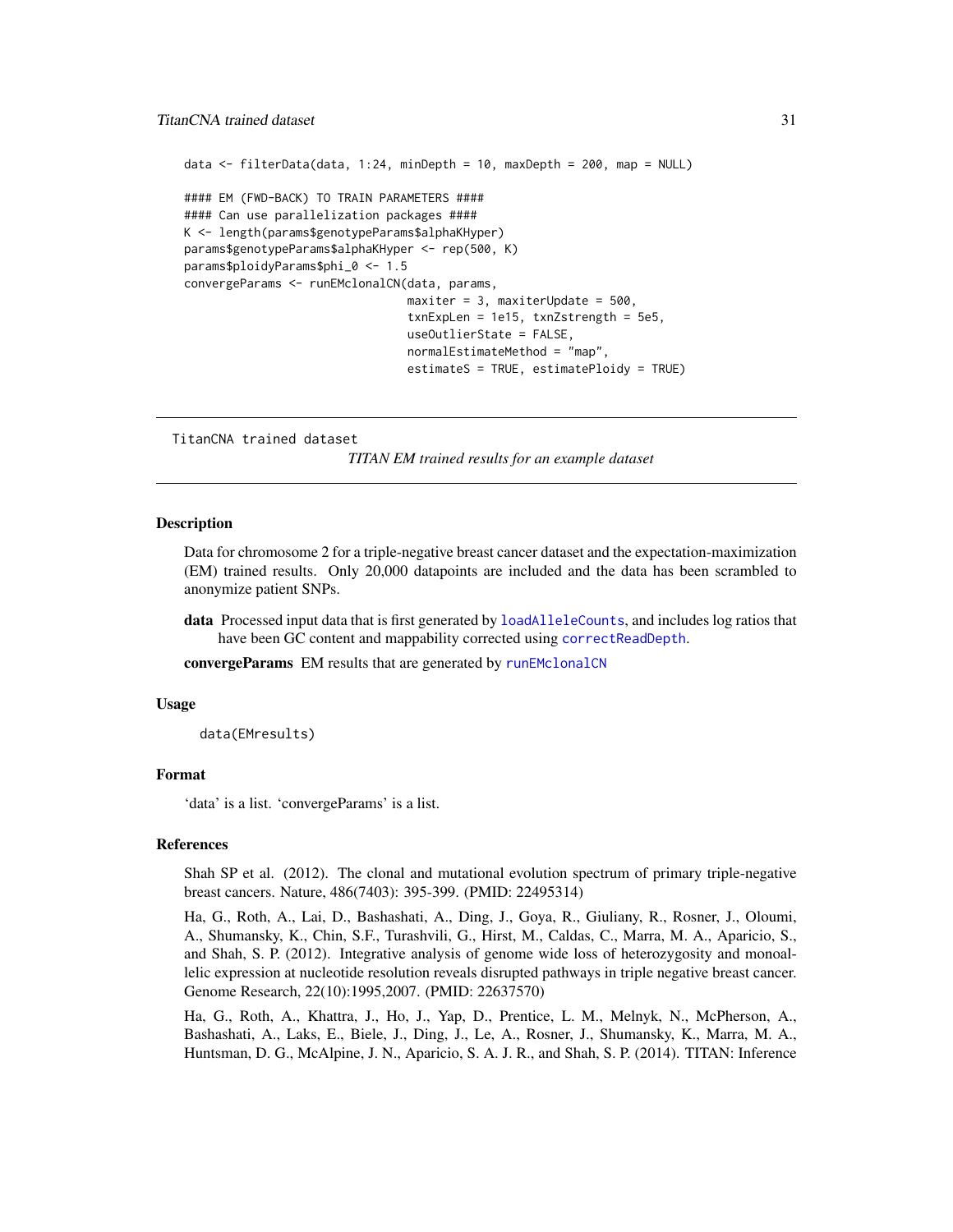of copy number architectures in clonal cell populations from tumour whole genome sequence data. Genome Research, 24: 1881-1893. (PMID: 25060187)

<span id="page-31-1"></span>viterbiClonalCN *Function to run the Viterbi algorithm for* TitanCNA*.*

# Description

Function to run the Viterbi algorithm to find the optimal state path in the TitanCNA hidden Markov model (HMM). The states returned will indicate the optimal copy number and LOH state as well as the most likely clonal cluster for each data point. After running EM, use the converge parameters and the input data to infer the optimal state for each position. This function makes calls to a C subroutine that allows the algorithm to be run more efficiently.

#### Usage

viterbiClonalCN(data, convergeParams, genotypeParams = NULL)

#### Arguments

| data | list object that contains the components for the data to be analyzed. chr,<br>posn, ref, and tumbepth that can be obtained using loadAlleleCounts, and<br>logR that can be obtained using correctReadDepth and getPositionOverlap<br>(see Example). |
|------|-----------------------------------------------------------------------------------------------------------------------------------------------------------------------------------------------------------------------------------------------------|
|      | convergeParams list object that is returned from the function runEMclonalCN in <b>TitanCNA</b> .                                                                                                                                                    |
|      | genotypeParams If convergeParams does not contain a genotypeParams element, then the user<br>can pass this as an argument.                                                                                                                          |

# Details

It is difficult to interpret the output of this function directly. The user should use the function [outputTitanResults](#page-19-1) after.

#### Value

numeric [array](#page-0-0) containing the integer states corresponding to each data point in data.

#### Author(s)

Gavin Ha <gavinha@gmail.com>

# References

Ha, G., Roth, A., Khattra, J., Ho, J., Yap, D., Prentice, L. M., Melnyk, N., McPherson, A., Bashashati, A., Laks, E., Biele, J., Ding, J., Le, A., Rosner, J., Shumansky, K., Marra, M. A., Huntsman, D. G., McAlpine, J. N., Aparicio, S. A. J. R., and Shah, S. P. (2014). TITAN: Inference of copy number architectures in clonal cell populations from tumour whole genome sequence data. Genome Research, 24: 1881-1893. (PMID: 25060187)

<span id="page-31-0"></span>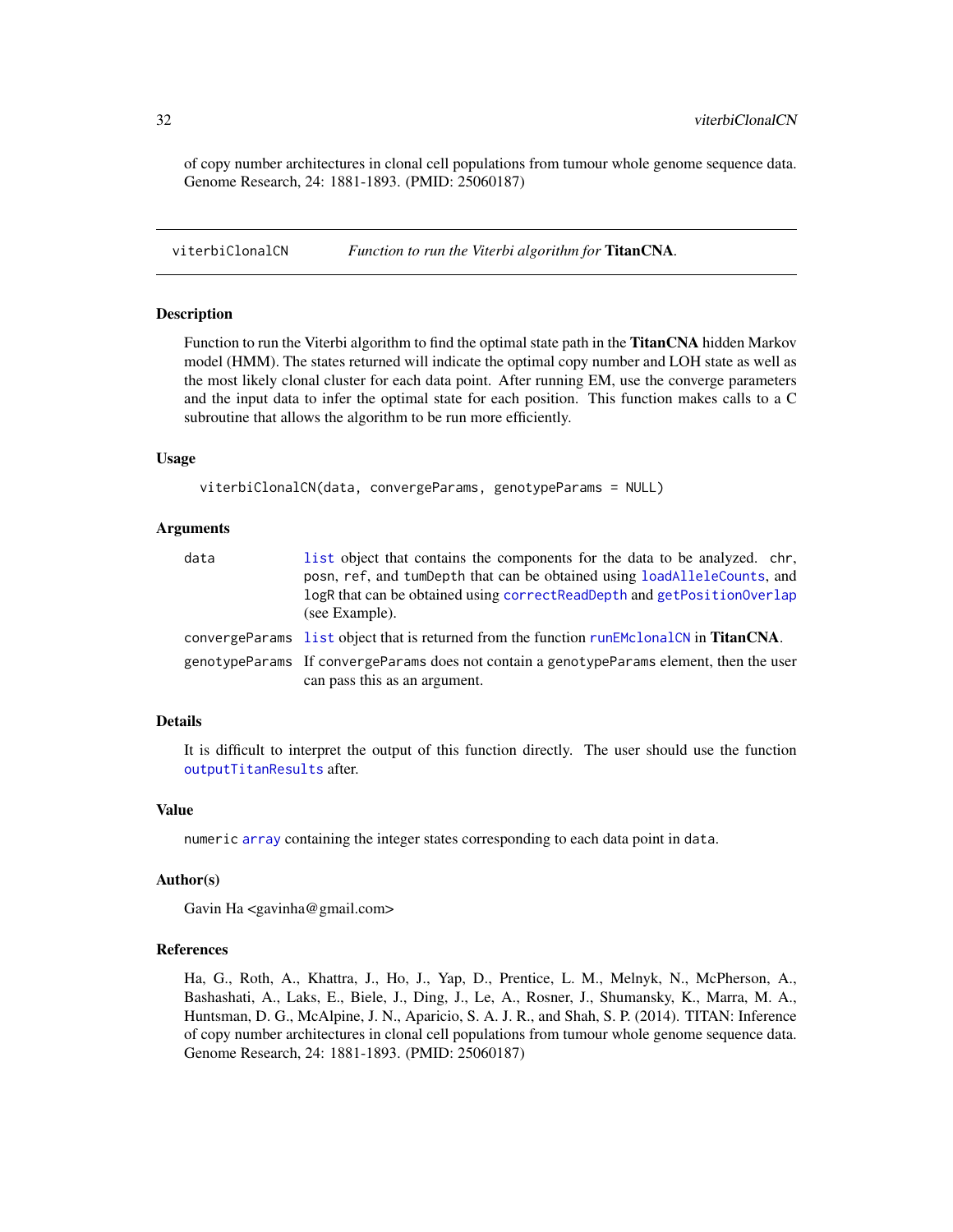# <span id="page-32-0"></span>WIG Import Functions 33

#### See Also

[outputTitanResults](#page-19-1), [loadAlleleCounts](#page-15-1)

#### Examples

```
data(EMresults)
```

```
#### COMPUTE OPTIMAL STATE PATH USING VITERBI ####
optimalPath <- viterbiClonalCN(data, convergeParams)
```
WIG Import Functions *WIG Import Functions. wigToGRanges (new) and wigToRangedData (deprecated)*

#### <span id="page-32-1"></span>Description

Fast fixedStep WIG file reading and parsing

### Usage

```
wigToGRanges(wigfile, verbose = TRUE)
wigToRangedData(wigfile, verbose = TRUE)
```
#### Arguments

| wigfile | Filepath to fixed Step WIG format file |
|---------|----------------------------------------|
| verbose | Set to FALSE to suppress messages      |

#### Details

Reads the entire file into memory, then processes the file in rapid fashion, thus performance will be limited by memory capacity.

The WIG file is expected to conform to the minimal fixedStep WIG format (see References), where each chromsome is started by a "fixedStep" declaration line. The function assumes only a single track in the WIG file, and will ignore any lines before the first line starting with "fixedStep".

# Value

[GRanges](#page-0-0) object with chromosome and position information, sorted in decreasing chromosal size and increasing position.

#### Author(s)

Gavin Ha, Daniel Lai

# References

WIG <http://genome.ucsc.edu/goldenPath/help/wiggle.html>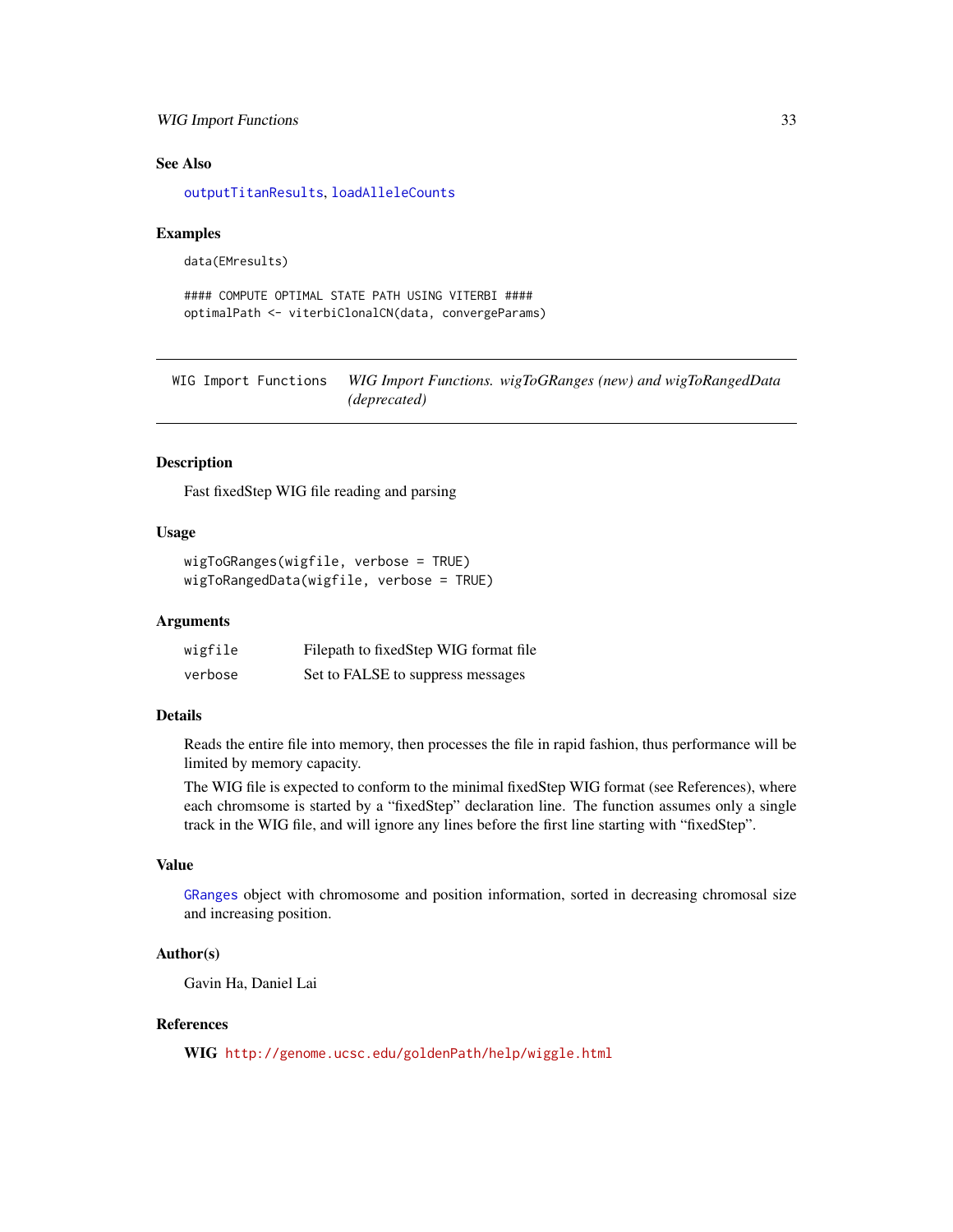# <span id="page-33-0"></span>See Also

[wigToGRanges](#page-32-1) is a wrapper around these functions for easy WIG file loading and structure formatting. It is modified from the HMMcopy package.

# Examples

```
map <- system.file("extdata", "map_chr2.wig", package = "TitanCNA")
mScore <- as.data.frame(wigToGRanges(map))
```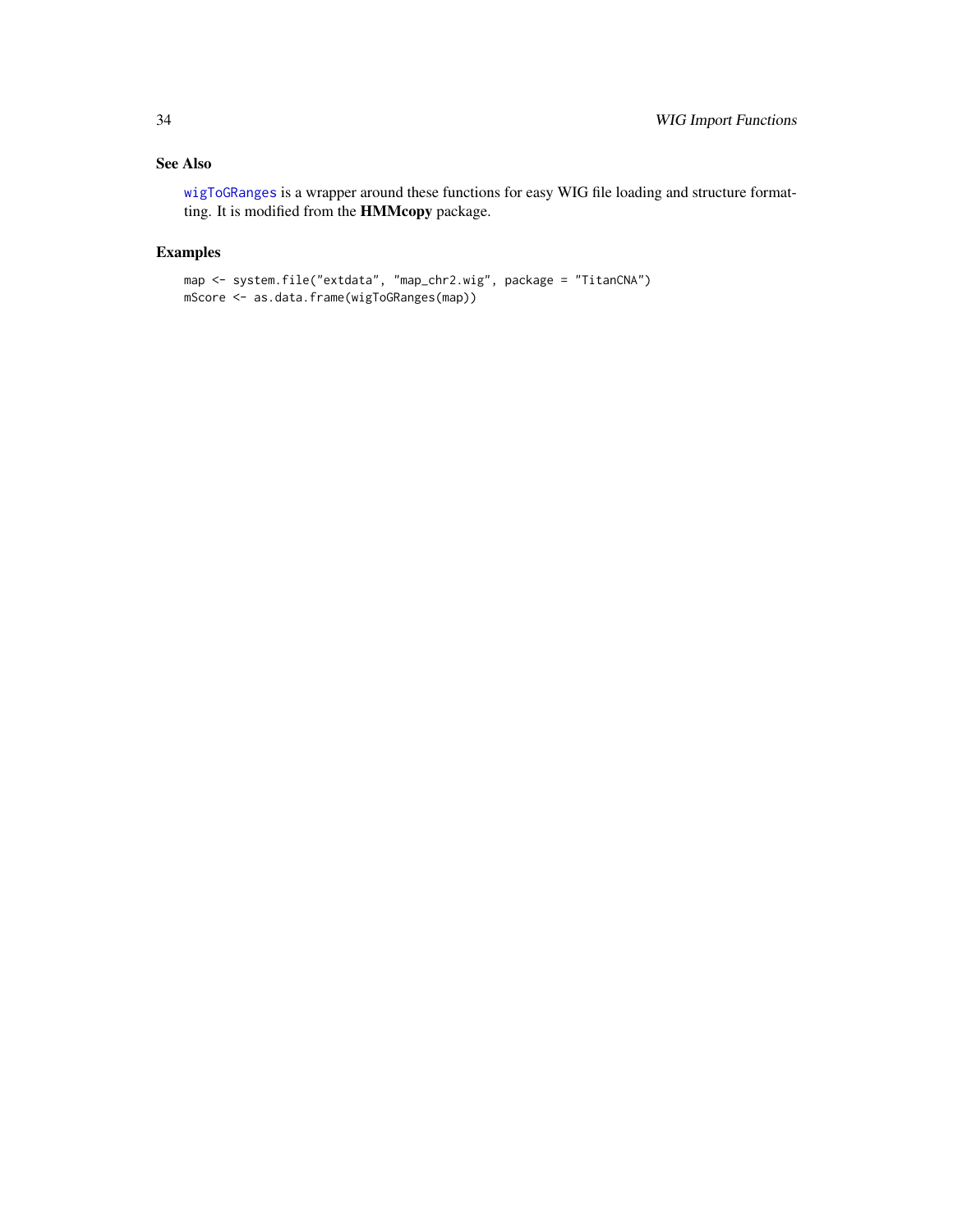# <span id="page-34-0"></span>**Index**

∗ IO correctReadDepth, [8](#page-7-0) haplotype-analysis-methods, [13](#page-12-0) loadAlleleCounts, [16](#page-15-0) output-methods, [20](#page-19-0) TitanCNA-package, [2](#page-1-0) WIG Import Functions, [33](#page-32-0) ∗ aplot Plotting TITAN results, [24](#page-23-0) ∗ attribute loadDefaultParameters, [18](#page-17-0) ∗ color Plotting TITAN results, [24](#page-23-0) ∗ datasets TitanCNA trained dataset, [31](#page-30-0) ∗ htest runEMclonalCN, [27](#page-26-0) viterbiClonalCN, [32](#page-31-0) ∗ iteration runEMclonalCN, [27](#page-26-0) viterbiClonalCN, [32](#page-31-0) ∗ manip computeSDbwIndex, [4](#page-3-0) correctIntegerCopyNumber, [6](#page-5-0) correctReadDepth, [8](#page-7-0) filterData, [10](#page-9-0) getPositionOverlap, [12](#page-11-0) output-methods, [20](#page-19-0) runEMclonalCN, [27](#page-26-0) TitanCNA-package, [2](#page-1-0) viterbiClonalCN, [32](#page-31-0) ∗ models runEMclonalCN, [27](#page-26-0) viterbiClonalCN, [32](#page-31-0) ∗ multivariate runEMclonalCN, [27](#page-26-0) viterbiClonalCN, [32](#page-31-0) ∗ package TitanCNA-package, [2](#page-1-0)

# array, *[12](#page-11-0)*, *[21](#page-20-0)*, *[32](#page-31-0)*

computeSDbwIndex, [4,](#page-3-0) *[21](#page-20-0)[–23](#page-22-0)*, *[27](#page-26-0)* convergeParams *(*TitanCNA trained dataset*)*, [31](#page-30-0) correctIntegerCN *(*correctIntegerCopyNumber*)*, [6](#page-5-0) correctIntegerCopyNumber, [6](#page-5-0) correctReadcount, *[9,](#page-8-0) [10](#page-9-0)* correctReadDepth, [8,](#page-7-0) *[13](#page-12-0)*, *[20](#page-19-0)*, *[28](#page-27-0)*, *[31,](#page-30-0) [32](#page-31-0)* data *(*TitanCNA trained dataset*)*, [31](#page-30-0) data.frame, *[9](#page-8-0)*, *[11,](#page-10-0) [12](#page-11-0)*, *[25](#page-24-0)* data.table, *[6,](#page-5-0) [7](#page-6-0)*, *[10,](#page-9-0) [11](#page-10-0)*, *[13](#page-12-0)*, *[15](#page-14-0)[–17](#page-16-0)*, *[22](#page-21-0)* EMresults *(*TitanCNA trained dataset*)*, [31](#page-30-0) filterData, [10](#page-9-0) foreach, *[29,](#page-28-0) [30](#page-29-0)* getHaplotypesFromVCF *(*haplotype-analysis-methods*)*, [13](#page-12-0) getPositionOverlap, [12,](#page-11-0) *[20](#page-19-0)*, *[28](#page-27-0)*, *[32](#page-31-0)* GRanges, *[33](#page-32-0)* haplotype-analysis-methods, [13](#page-12-0) list, *[5](#page-4-0)*, *[15](#page-14-0)*, *[19](#page-18-0)[–21](#page-20-0)*, *[23](#page-22-0)*, *[28,](#page-27-0) [29](#page-28-0)*, *[32](#page-31-0)* loadAlleleCounts, *[5,](#page-4-0) [6](#page-5-0)*, *[10,](#page-9-0) [11](#page-10-0)*, *[13](#page-12-0)*, [16,](#page-15-0) *[19,](#page-18-0) [20](#page-19-0)*, *[28](#page-27-0)*, *[30](#page-29-0)[–33](#page-32-0)* loadBXcountsFromBEDDir *(*haplotype-analysis-methods*)*, [13](#page-12-0) loadDefaultParameters, *[16](#page-15-0)[–18](#page-17-0)*, [18,](#page-17-0) *[28](#page-27-0)[–30](#page-29-0)* loadHaplotypeAlleleCounts, *[26](#page-25-0)* loadHaplotypeAlleleCounts *(*haplotype-analysis-methods*)*, [13](#page-12-0)

output-methods, [20](#page-19-0)